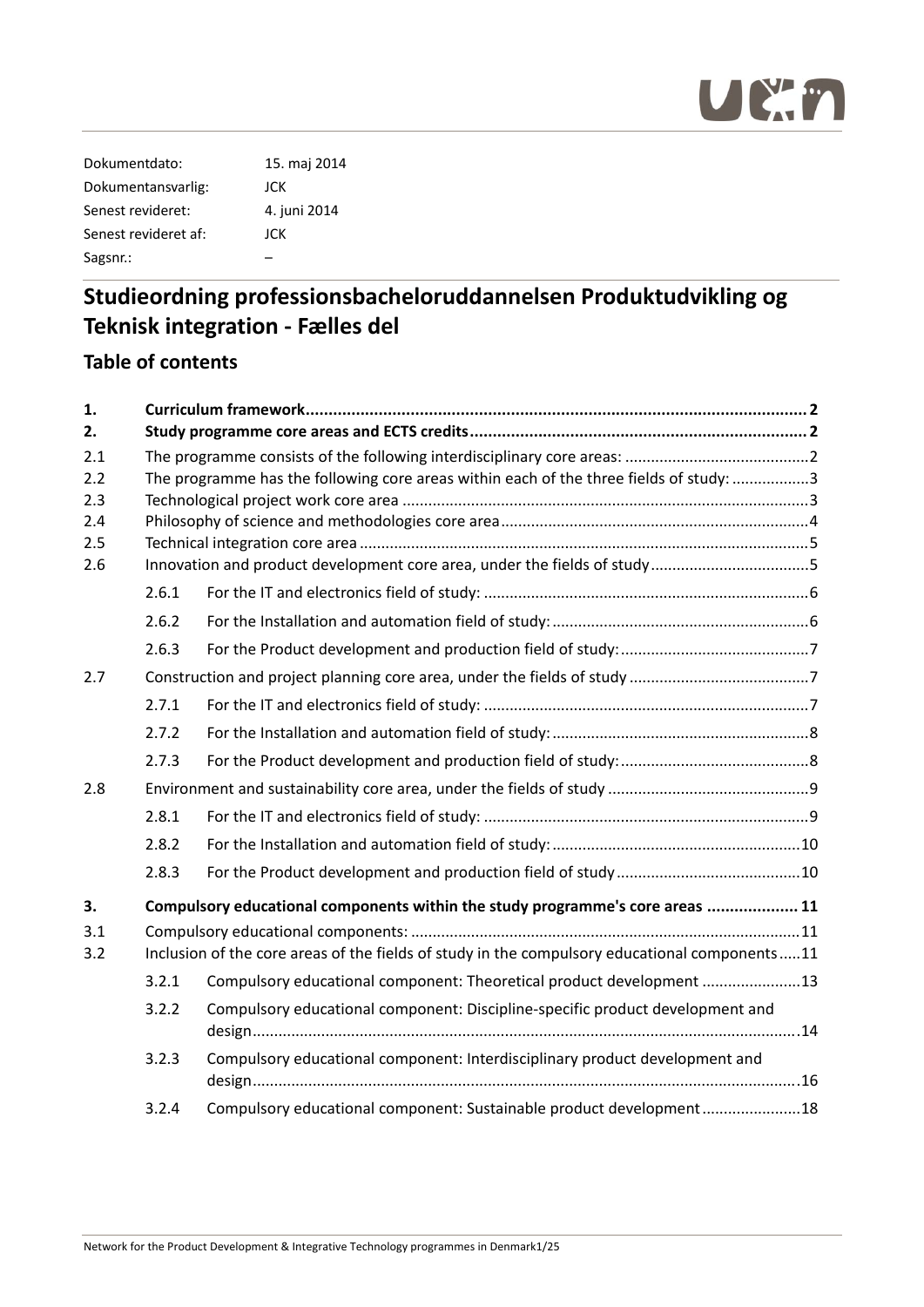| 4.  |  |
|-----|--|
| 5.  |  |
| 5.1 |  |
| 6.  |  |
| 7.  |  |
| 7.1 |  |
| 7.2 |  |
| 8.  |  |
| 9.  |  |

## **1. Curriculum framework**

This curriculum constitutes the national section of the curriculum for the top-up programme in Product Development & Integrative Technology, cf. Ministerial Order no. 892 of 8 July 2010 on the Bachelor's Degree Programme in Product Development and Integrative Technology. Link to the order (in Danish): https://www.retsinformation.dk/Forms/R0710.aspx?id=132829

The objective of the bachelor's degree programme in Product Development & Integrative Technology is to qualify the students to independently and professionally integrate various technologies and forms of knowledge through development and construction of technical systems and products in industrial, produc‐ tion and installation companies, nationally as well as internationally. Further, the graduates should be able to handle interdisciplinary technical managerial tasks.

The study programme is a full-time programme designed as an independent top-up programme to the academy profession degree programmes in Service Engineering, IT Network & Electronics Technology, Production Technology, Energy Technology and Automation Engineering and is worth 90 ECTS credits. 60 ECTS credits correspond to the work of a full‐time student in one year.

The programme entitles the graduate to use the Danish title **Professionsbachelor i produktudvikling og teknisk integration**.

The English title is **Bachelor of Product Development and Integrative Technology.**

## **2. Study programme core areas and ECTS credits**

The programme has three core areas (in the following referred to as interdisciplinary core areas) which cover all fields of study in the programme and three core areas that are characteristic of each of the three fields of study.

## **2.1 The programme consists of the following interdisciplinary core areas:**

- 1. Technological project work (15 ECTS)
- 2. Philosophy of science and methodologies (10 ECTS)
- 3. Technical integration (15 ECTS)

## A total of 40 ECTS credits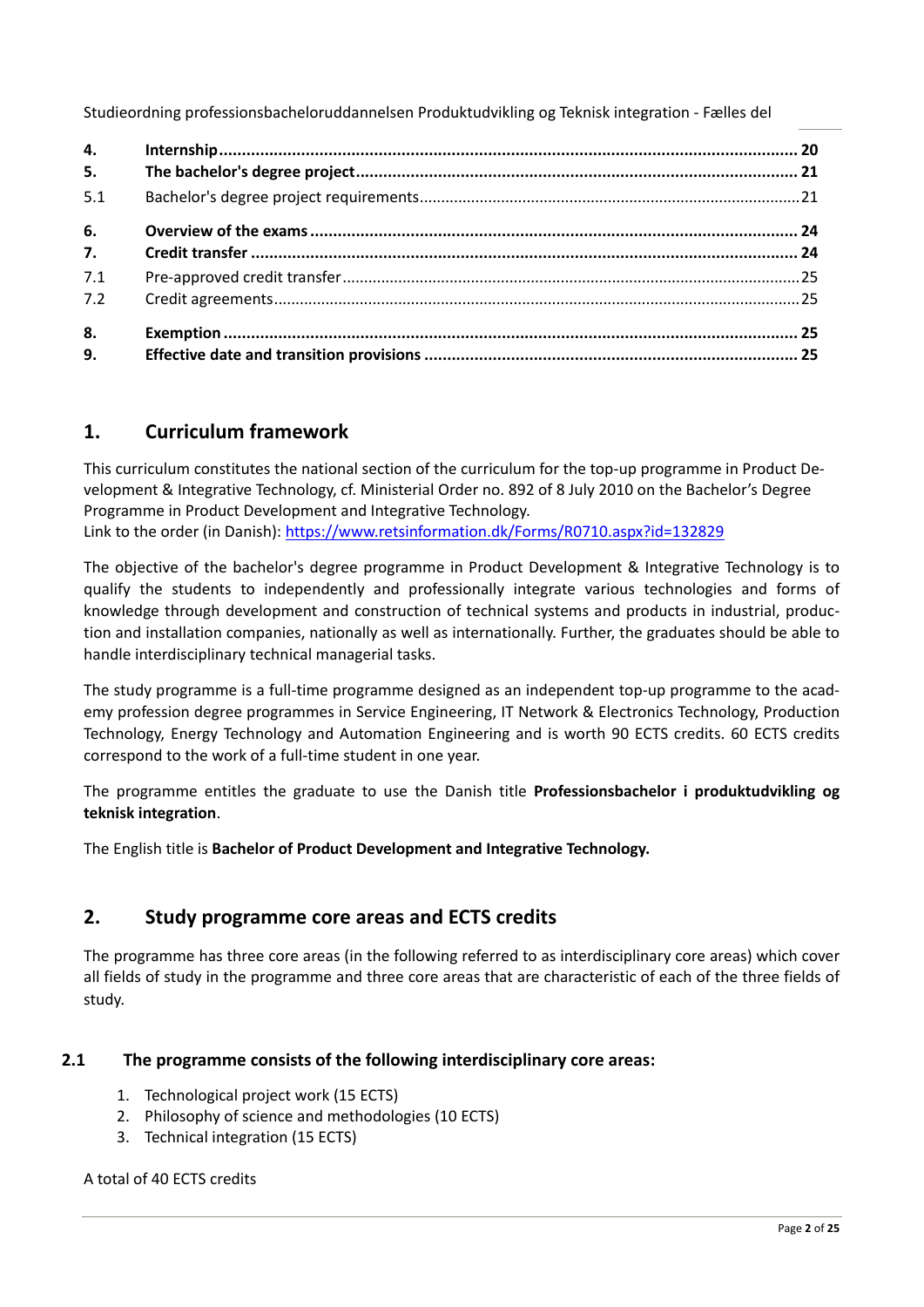## **2.2 The programme has the following core areas within each of the three fields of study:**

#### For the **IT and electronics** field of study:

- 1. Innovation and product development (5 ECTS)
- 2. Construction and project planning (5 ECTS)
- 3. Sustainability and environment (5 ECTS)

A total of 15 ECTS credits

## For the **Installation and automation** field of study:

- 1. Innovation and product development (5 ECTS)
- 2. Construction and project planning (5 ECTS)
- 3. Sustainability and environment (5 ECTS)

A total of 15 ECTS credits

## For the **Product development and production** field of study:

- 1. Innovation and product development (5 ECTS)
- 2. Construction and project planning (5 ECTS)
- 3. Sustainability and environment (5 ECTS)

A total of 15 ECTS credits

## **2.3 Technological project work core area**

#### **Contents**

The objective of the Technological project work core area is to give the students knowledge, skills and com‐ petences within problem-oriented and project-organised work and learning forms while carrying out technological projects.

#### **ECTS credits**

15 ECTS credits

#### **Learning outcomes**

## *Knowledge*

The students should be able to account for

- the methodical structure in technological project work;
- a basic knowledge of management, project management and project organisation in implementing projects in enterprises; and
- a project development process in all its phases including documenting the economic impact during production/construction and operation.

#### *Skills*

- assess the quality of technological project work in relation to results, validity, reliability and relevance;
- identify and contribute to fulfilling own learning needs during the project work;
- understand the meaning and use of concepts in connection with developments in technical terminology and technology;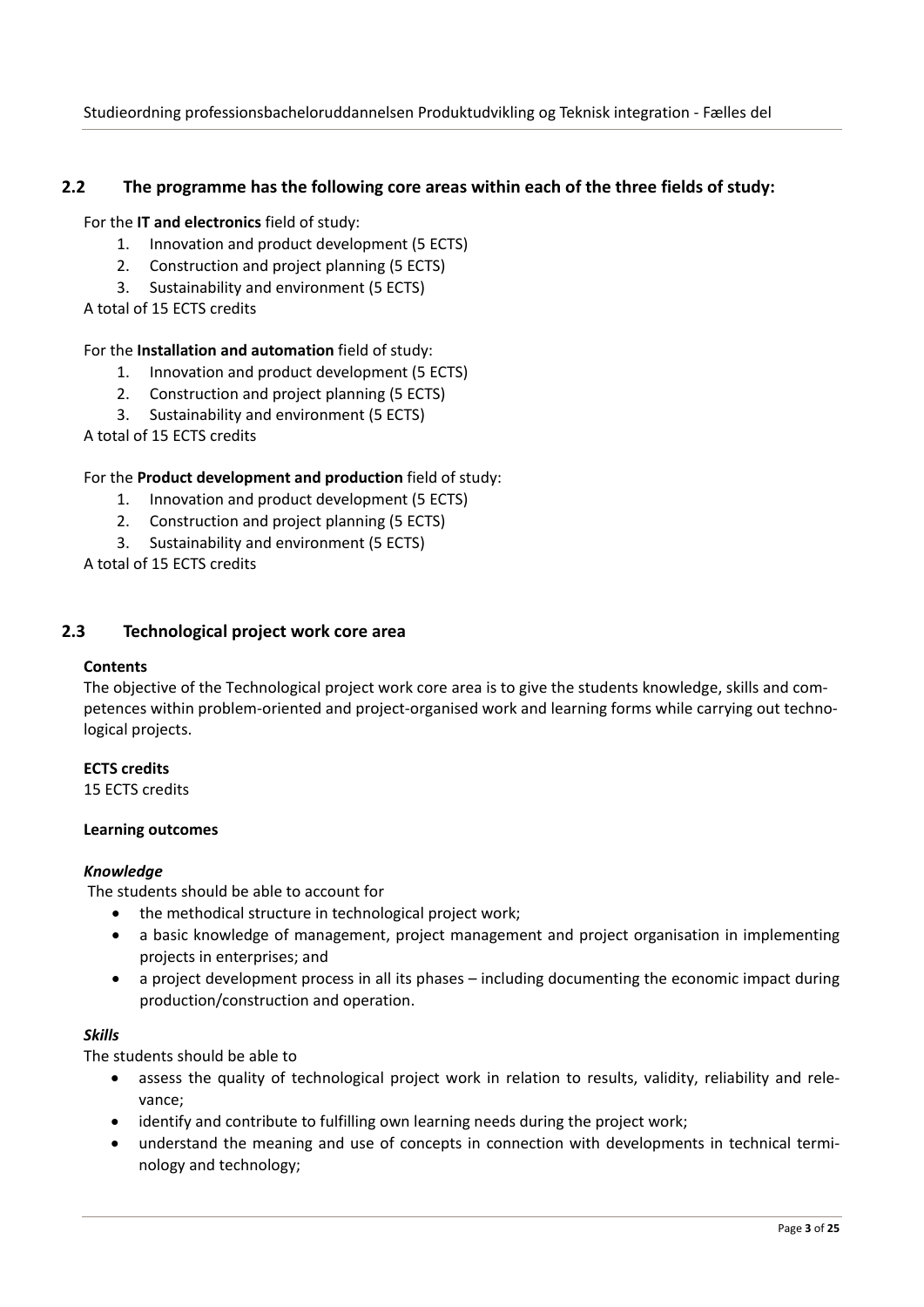- lay down and realise a commercial as well as technologically appropriate product development; and
- write project reports according to common formal rules, including rules of references to quotes and literature.

## *Competences*

The students should be able to

- build up a product design for technological project work based on choice and analysis of a problem statement;
- communicate practice-oriented and academic issues and solution models to peers, users and collaboration partners in a business context;
- use language as a tool to communicate in a reflective way;
- conceptualise open technological issues with a view to identifying solution space; and
- use relevant IT tools in communication.

## **2.4 Philosophy of science and methodologies core area**

#### **Contents**

The objective of the Philosophy of science and methodologies core area is to give the students knowledge, skills and competences within collection, processing and development of knowledge within the profession area.

Also, the area focuses on strengthening the students' method awareness in relation to a development‐based resolution of problems and issues in practice.

## **ECTS credits**

10 ECTS credits

## **Learning outcomes**

## *Knowledge*

The students should be able to account for

- common scientific approaches relevant to illustrate the practice of the profession;
- science-based methods, including induction, deduction and hypothetical deductive method;
- different forms of knowledge used in the practice of the profession, including explicit and tacit knowledge and the development of technological solutions within the area of the profession; and
- the connection between research and technological development.

## *Skills*

The students should be able to

 conduct minor analyses within the area of the profession based on a fundamental knowledge of quantitative and qualitative methods, including reliability and validity.

## *Competences*

The students should be able to

use scientific articles, reports and dissertations in their addressing problem statements.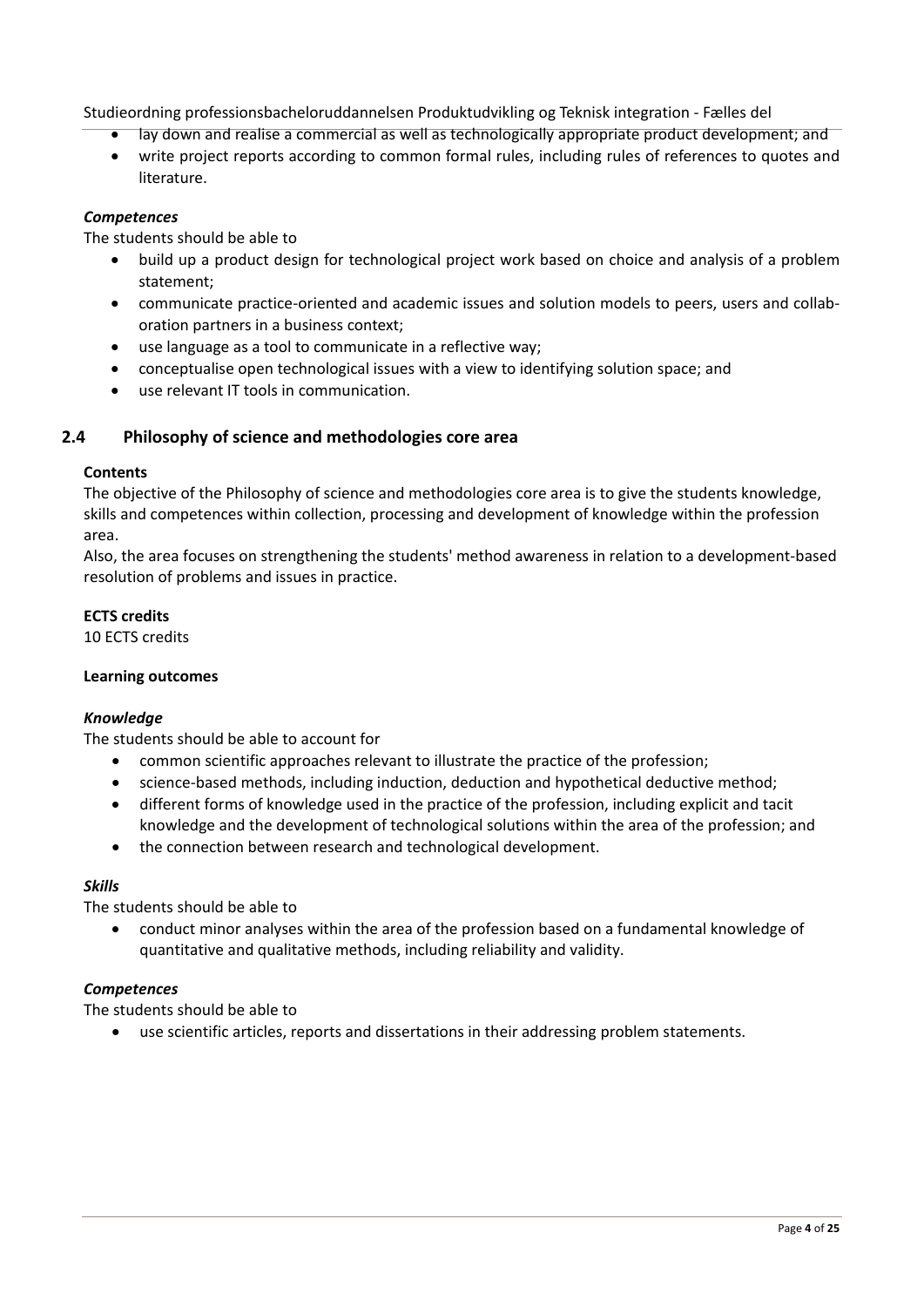## **2.5 Technical integration core area**

#### **Contents**

The objective of the Technical integration core area is to give the students background knowledge of the work on technical integration, based on the professional bachelor's integrator role, across the organisation and common professional boundaries as well as in relation to the enterprise's surroundings, including competitors, customers and suppliers.

#### *ECTS credits*

*15 ECTS credits*

#### **Learning outcomes**

#### *Knowledge*

The students should be able to account for

 significant practical and theoretical aspects of integration in connection with projects and systems, including relations between technology, technique, knowledge, organisation and product.

## *Skills*

The students should be able to

- identify significant practical and theoretical aspects of integration in connection with projects and systems, including relations between technology, technique, knowledge, organisation and product;
- be familiar with underlying business principles in relation to working with technical integration;
- understand product development and innovation in the context of the enterprise's organisation; and
- identify and analyse significant matters concerning a product's construction, manufacture and use.

#### *Competences*

The students should be able to

- conduct needs and functional analyses with a view to product and technology development, includ‐ ing in connection with modifications of products and systems; and
- use knowledge of integrating several technologies to solve customer‐specific tasks.

## **2.6 Innovation and product development core area, under the fields of study**

#### **Contents**

The objective of the Innovation and product development core area is to give the students knowledge, skills and competences within development of products and complex technical solutions by converting and using technical knowledge, methods and analytical and practical skills in continuation of the completed academy profession degree programme.

**ECTS credits** 5 ECTS credits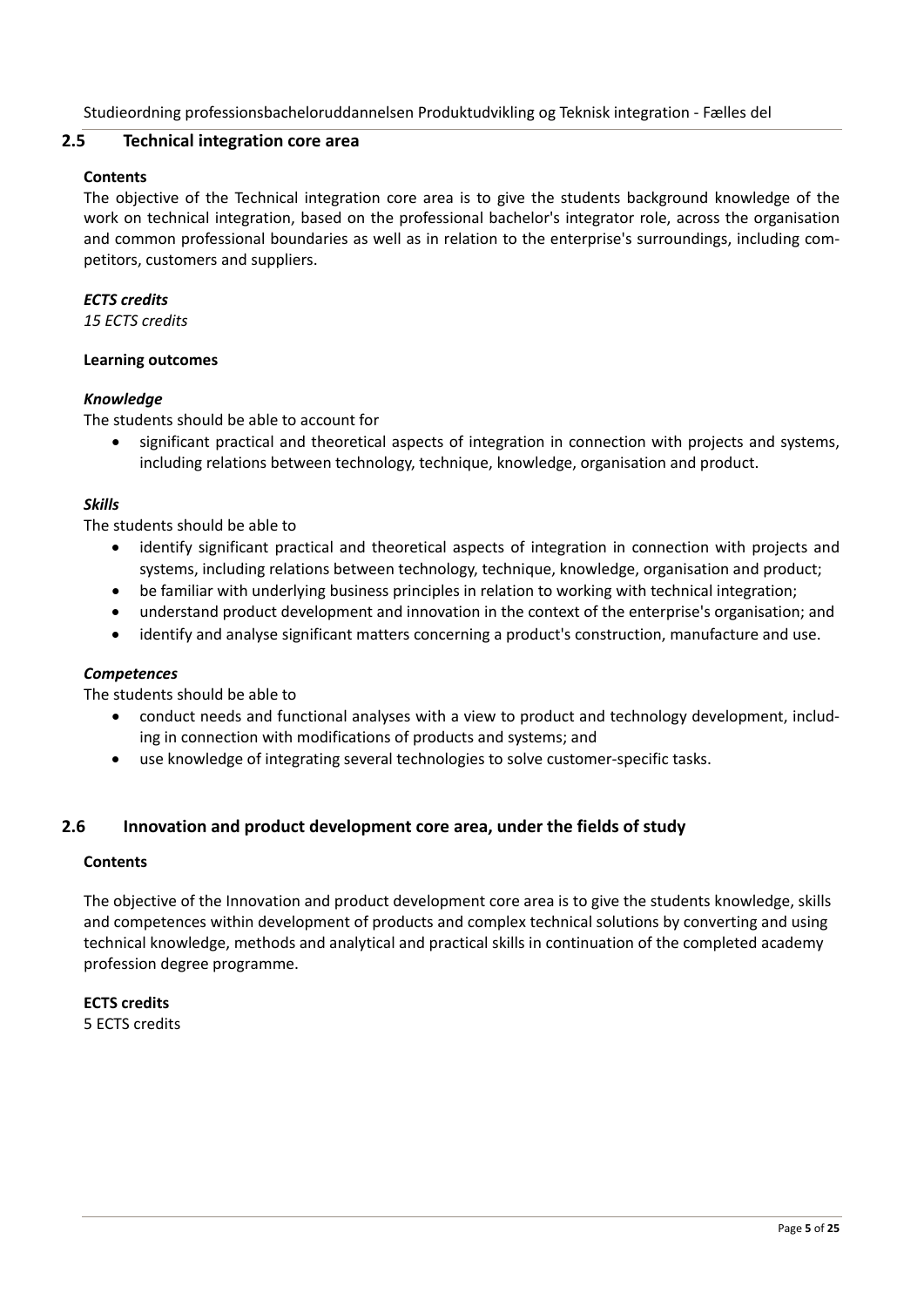## **2.6.1 For the IT and electronics field of study:**

#### **Learning outcomes**

#### *Knowledge*

The students should be able to account for

- knowledge of theory and method as well as reflect on practice within innovation, product development and design of electronic systems, IT technology systems and network solutions; and
- knowledge of the use and choice of state-of-the-art technologies within electronic systems, data processing systems and network solutions.

#### *Skills*

The students should be able to

- identify needs for new solutions and participate in developing new technology within the field of the profession; and
- use sophisticated electronic components, data technical components and network components in connection with product development.

#### *Competences*

The students should be able to

- lay down and realise a commercial as well as technologically appropriate product development of electronic systems, computer systems and network solutions;
- plan the development work; and
- plan and test the product/solution (proof of concept).

#### **2.6.2 For the Installation and automation field of study:**

#### **Learning outcomes**

#### *Knowledge*

The students should be able to account for

- knowledge of theory and method as well as reflect on practice within innovation and development of automatic systems and installation solutions; and
- knowledge of use and choice of state-of-the-art technologies within automatic systems and installation solutions, including technologies with interfaces to mechanical systems.

#### *Skills*

The students should be able to

- identify needs for new solutions and participate in developing new technology with a view to optimising installation solutions and automatic systems; and
- use sophisticated components in connection with development of installation solutions and automatic systems.

## *Competences*

- lay down and realise a commercial as well as technologically appropriate development of installation solutions and automatic systems;
- plan the development work; and
- plan and test the developed system/installation solution (proof of concept).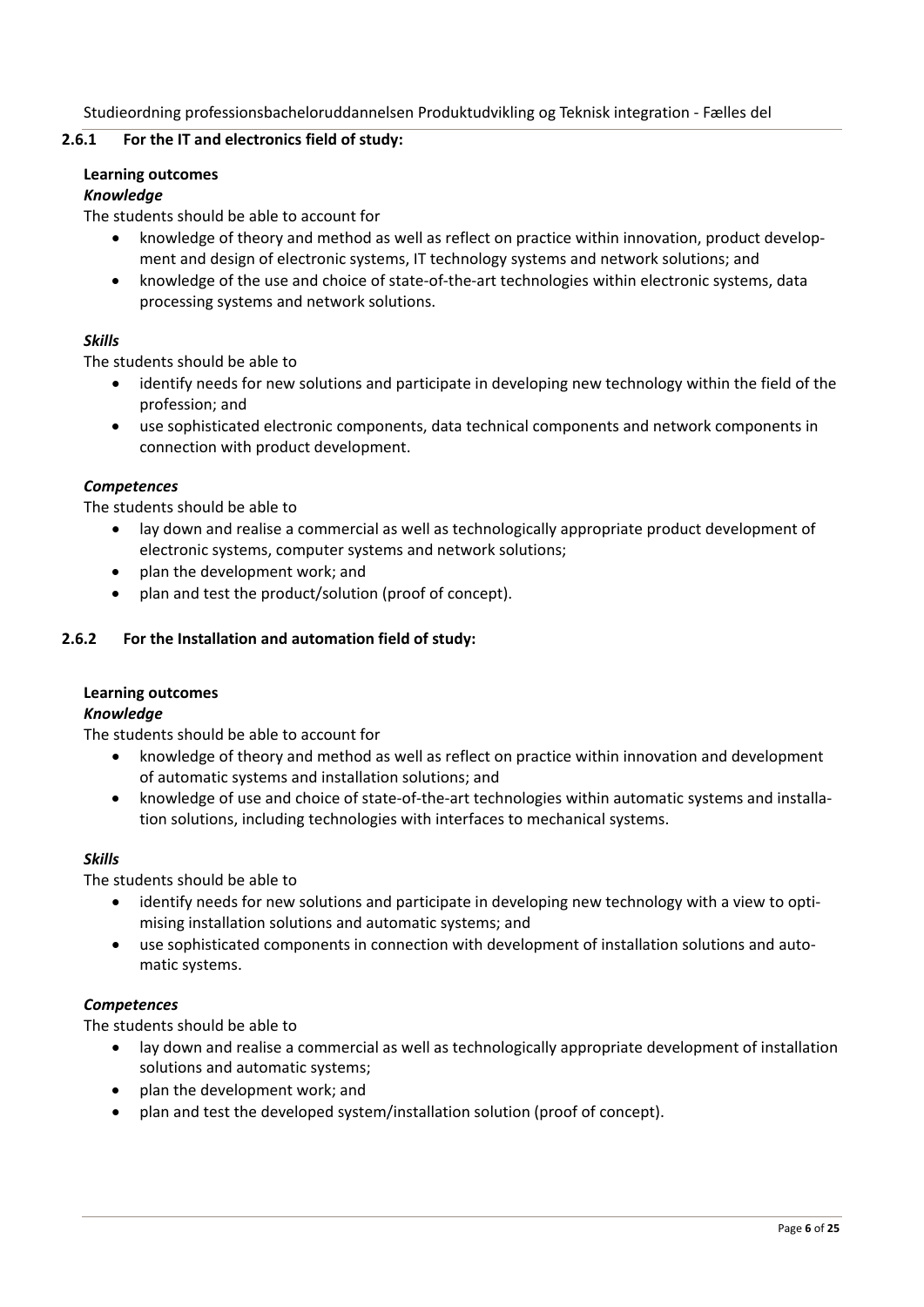#### **2.6.3 For the Product development and production field of study:**

#### **Learning outcomes**

#### *Knowledge*

The students should be able to account for

- knowledge of theory and method as well as reflect on practice within innovation, product development and design of industrial products as well as within development of production systems; and
- knowledge of use and choice of materials and technologies in connection with product development and design of industrial products as well as within development of production systems.

#### *Skills*

The students should be able to

- identify needs for new solutions and participate in developing new products and new technology within the field of the profession; and
- use sophisticated components in connection with development of new products and new technology within the field of the profession.

#### *Competences*

The students should be able to

- lay down and realise a commercial as well as technologically appropriate product development and production systems;
- plan the development work; and
- plan and test the product/solution (proof of concept).

## **2.7 Construction and project planning core area, under the fields of study**

#### **Contents**

The objective of the Construction and project planning core area is to give the students knowledge, skills and competences within construction of products, machines and apparatus as well as project planning of com‐ plex technical systems and installations.

#### **ECTS credits**

5 ECTS credits

#### **2.7.1 For the IT and electronics field of study:**

#### **Learning outcomes**

#### *Knowledge*

The students should be able to account for

● knowledge of theory and method as well as reflect on practice within electronics and data construction as well as network planning.

#### *Skills*

- use CAD/CAE tools to construct and analyse electronic and data processing systems; and
- analyse, plan and realise implementation processes connected with the use of new technologies as well as identify strengths and weaknesses in these.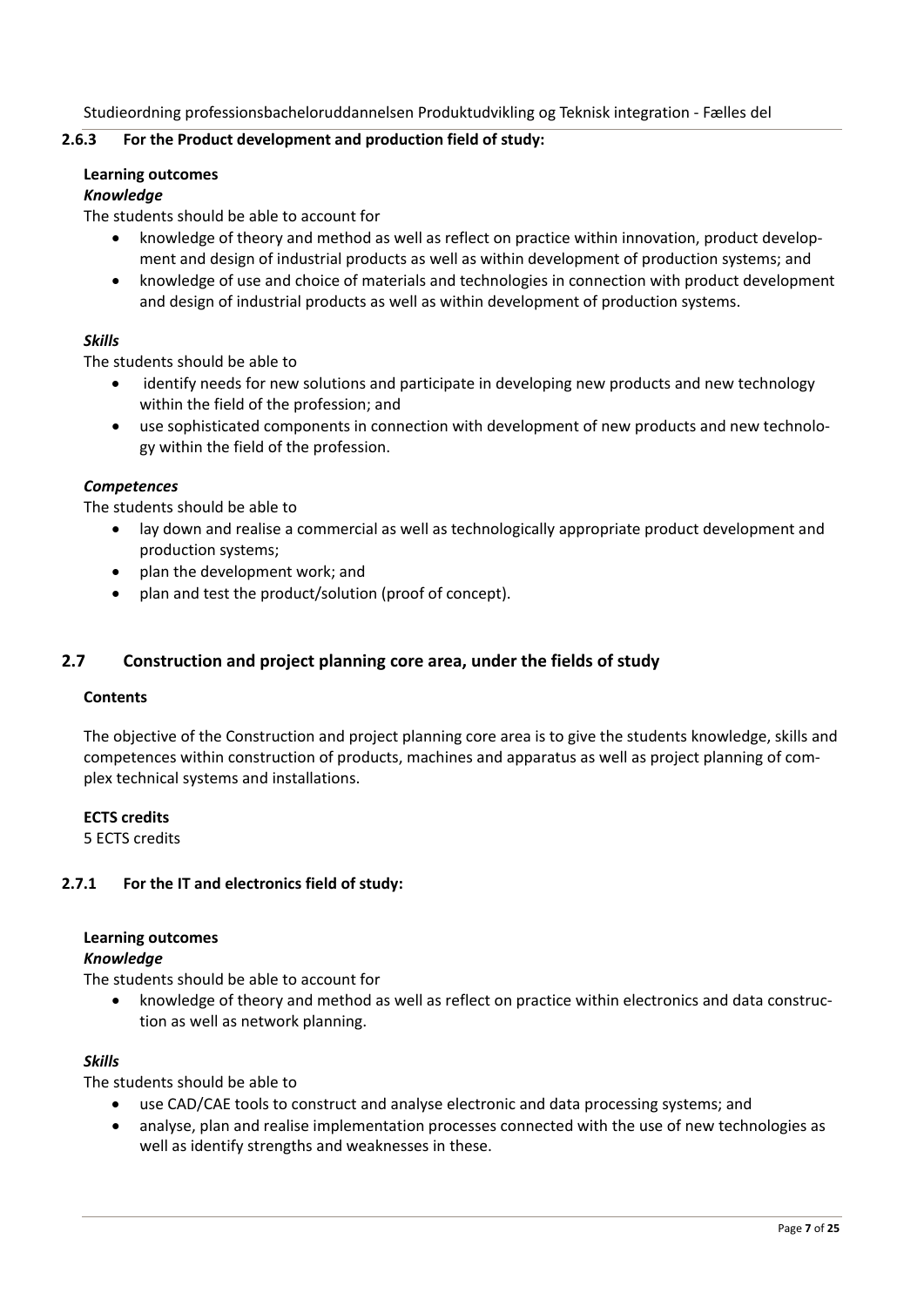## *Competences*

The students should be able to

- choose plausible/relevant/possible dimensioning methods corresponding to the requirements of the project formulations;
- cooperate professionally across enterprise networks concerning construction of electronic and data processing systems as well as planning of complex networks; and
- communicate academic issues and solution models to peers, users and collaboration partners within electronics and data construction as well as network planning.

## **2.7.2 For the Installation and automation field of study:**

## **Learning outcomes**

## *Knowledge*

The students should be able to account for

knowledge about theory and method as well as reflect on practice within project planning and optimisation of automatic systems and installation solutions.

## *Skills*

The students should be able to

- use CAD/CAE tools to plan automatic systems and installation solutions; and
- analyse, plan and realise implementation processes connected with the use of new components and technologies in installations and automatic systems as well as identify strengths and weaknesses in these in the light of operating conditions.

## *Competences*

The students should be able to

- choose plausible/relevant/possible dimensioning methods corresponding to the requirements of the project formulations;
- cooperate professionally across enterprise organisations on planning of installations and automatic systems; and
- communicate professional issues and solution models to peers, customers and collaboration part‐ ners and advise customers on planning of installations and automatic systems.

## **2.7.3 For the Product development and production field of study:**

## **Learning outcomes**

## *Knowledge*

The students should be able to account for

 knowledge of theory and method as well as reflect on practice within construction of industrial products as well as planning of production systems.

## *Skills*

- use CAD/CAE tools to design and construct industrial products as well as plan production systems;
- use ERP systems and contribute to developing/changing these; and
- analyse, plan and realise implementation processes in production connected with the use of new technologies as well as identify strengths and weaknesses in these in the light of optimum operating conditions.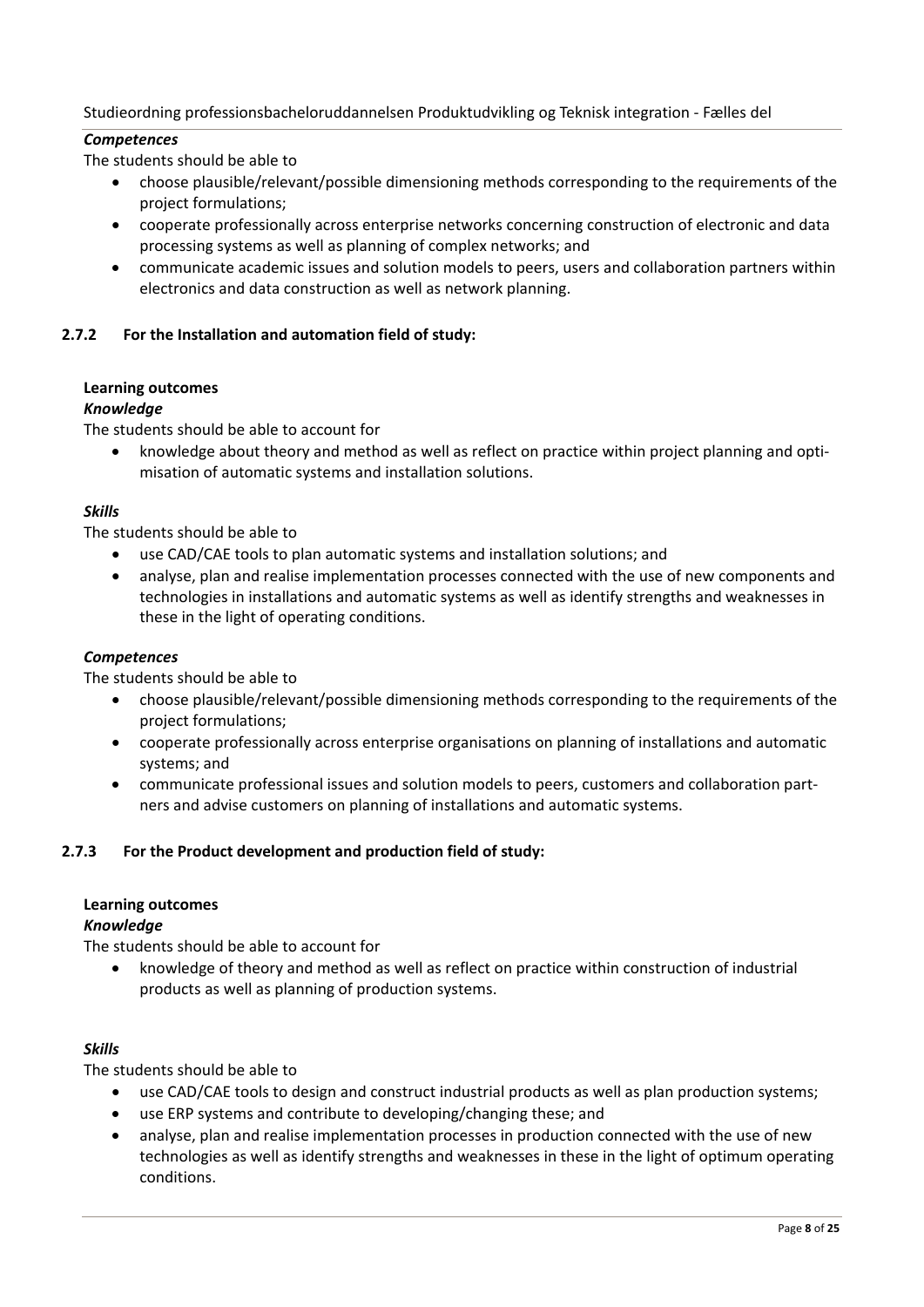## *Competences*

The students should be able to

- choose plausible/relevant/possible dimensioning methods corresponding to the requirements of the project formulations;
- cooperate professionally across enterprise organisations and perform coordination tasks concerning construction of industrial products and planning of production systems; and
- communicate professional issues and solution models to peers, customers and collaboration part‐ ners within construction of industrial products as well as production system planning.

## **2.8 Environment and sustainability core area, under the fields of study**

#### **Contents**

The objective of the Environment and sustainability core area is to give the students knowledge, skills and competences within development of sustainable and energy-efficient products and technological solutions in the light of integration of several technologies.

#### **ECTS credits**

5 ECTS credits

## **2.8.1 For the IT and electronics field of study:**

#### **Learning outcomes**

#### *Knowledge*

The students should be able to

- account for knowledge of the environmental and sustainability aspects of electronics and data structures, including energy consumption, EMC, effect and environmental considerations concerning materials and components;
- understand how the environmental and sustainability perspective comes into play in respect of an enterprise's business;
- demonstrate general knowledge of management, planning and assessment tools in the environmental area, including environmental control, environmental management systems and sustainability philosophies; and
- account for EU energy labelling regulations.

## *Skills*

The students should be able to

- conduct a life-cycle assessment (LCA) on network installations and electronics and data engineering products as well as indicate procedures to ensure optimum environmental actions; and
- involve environmental and sustainability considerations in product development.

## *Competences*

- analyse and change electronic and data apparatus and network components/products through state-of-the-art technologies with a view to holistically reducing energy consumption and the environmental impact;
- use knowledge of Corporate Social Responsibility (CSR) as well as climate and environment for development, construction and production of sustainable products and technical solutions; and
- use knowledge of a product's life cycle for construction work or in project planning.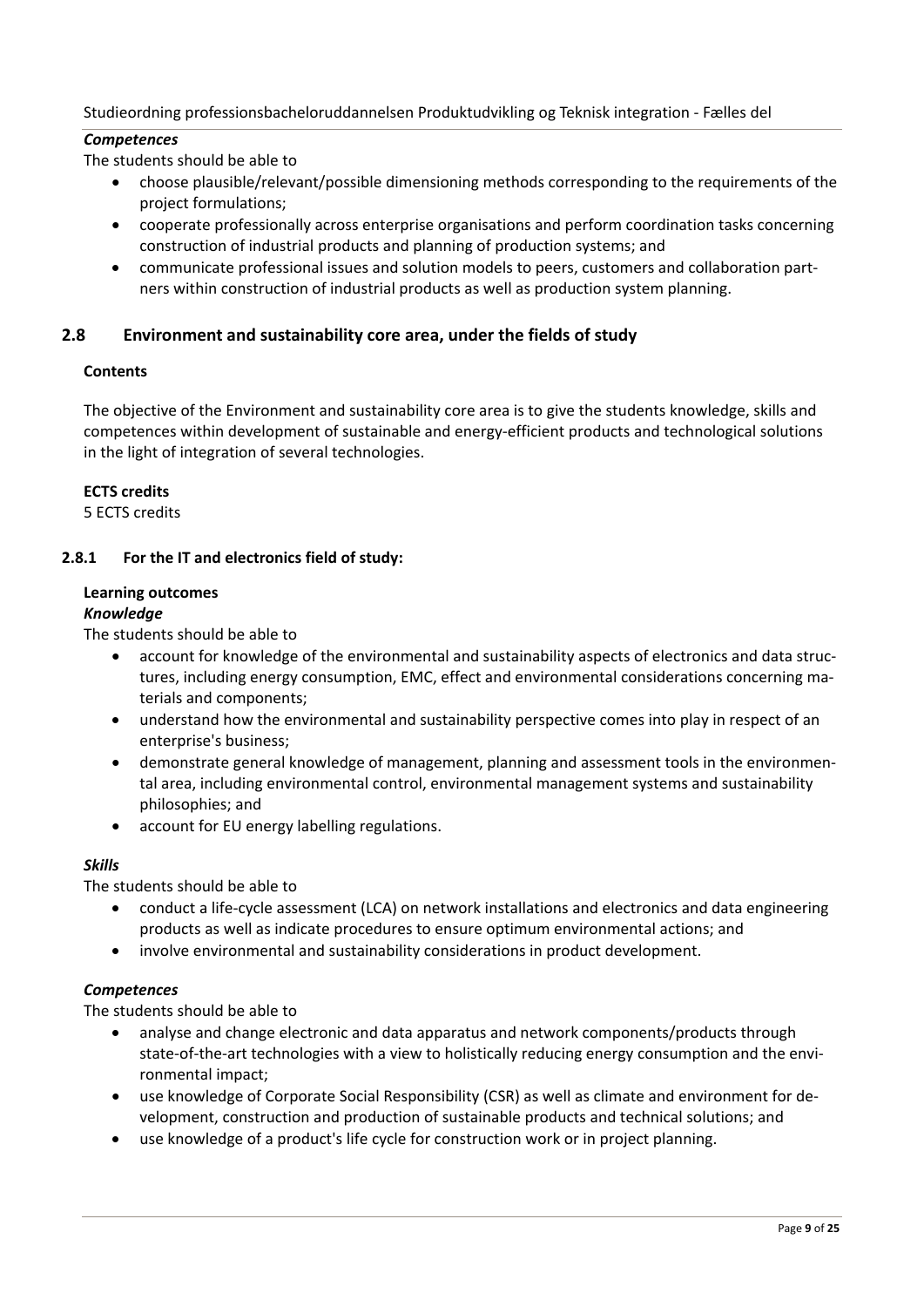#### **2.8.2 For the Installation and automation field of study:**

#### **Learning outcomes**

#### *Knowledge*

The students should be able to

- account for knowledge of the environmental and sustainability aspects of installations and automat‐ ic systems, including energy consumption, EMC, effect and environmental considerations concerning materials and components;
- understand how the environmental and sustainability perspective comes into play in respect of an enterprise's business;
- demonstrate general knowledge of management, planning and assessment tools in the environmental area, including environmental control, environmental management systems and sustainability philosophies; and
- account for EU energy labelling regulations.

#### *Skills*

The students should be able to

- conduct a life‐cycle assessment (LCA) on installations and automatic systems as well as indicate pro‐ cedures to ensure optimum environmental actions; and
- involve environmental and sustainability considerations in product development.

#### *Competences*

The students should be able to

- analyse and change existing installations and automatic systems through state-of-the-art technologies with a view to holistically reducing energy consumption and the environmental impact;
- use knowledge of Corporate Social Responsibility (CSR) as well as climate and environment for de‐ velopment and construction as well as production of sustainable products and technical solutions; and
- use knowledge of a product's life cycle for construction work or in project planning.

## **2.8.3 For the Product development and production field of study**

#### **Learning outcomes**

#### *Knowledge*

- account for a general knowledge of the environmental and sustainability aspects of industrial products;
- account for knowledge of the environmental and sustainability aspects of production systems, in‐ cluding energy consumption, waste and environmental considerations concerning cleaning and use of materials and subsidiary materials in production;
- understand how the environmental and sustainability perspective comes into play in respect of an enterprise's business;
- demonstrate general knowledge of management, planning and assessment tools in the environmental area, including environmental control, environmental management systems and sustainability philosophies; and
- account for EU energy labelling regulations.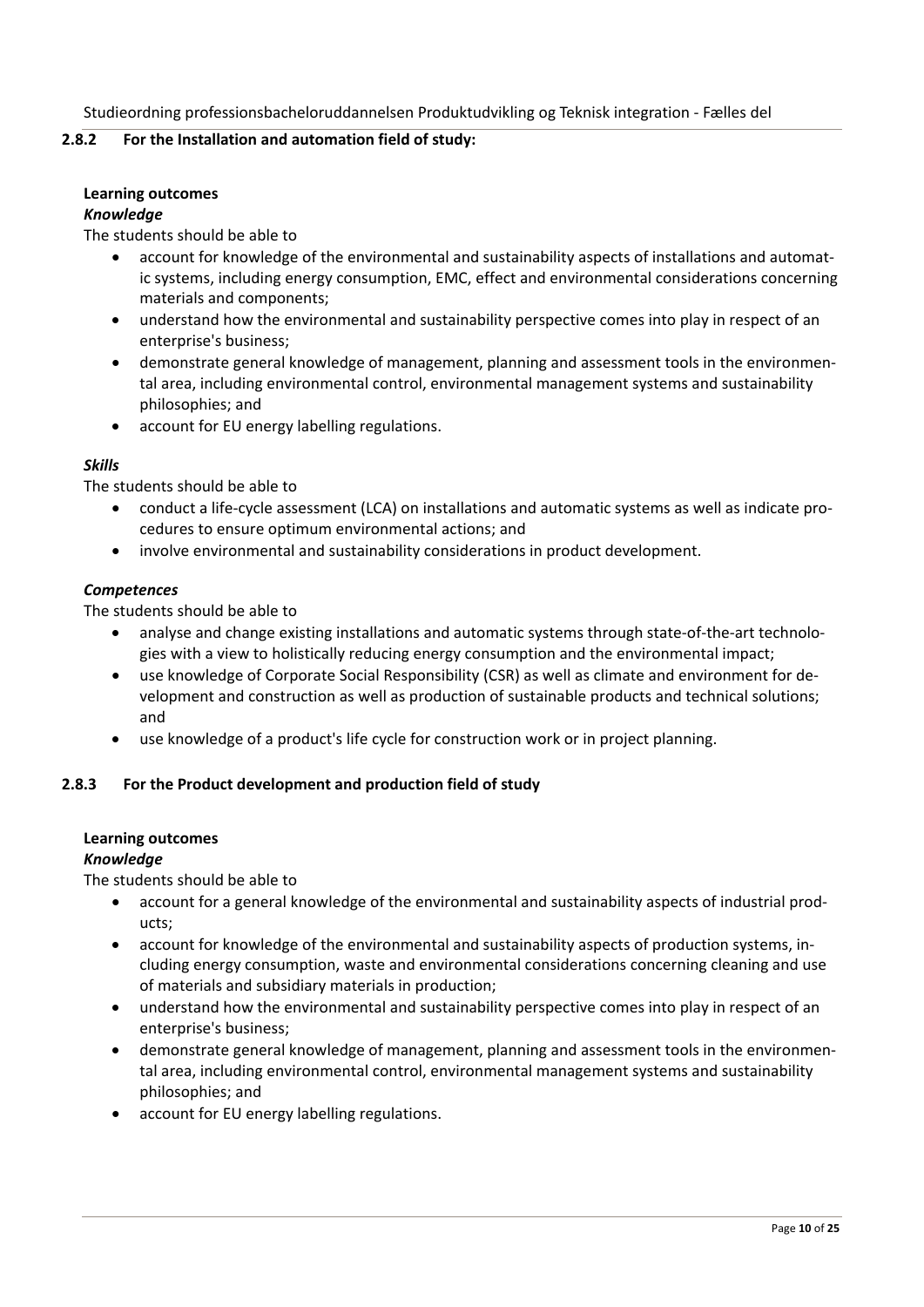## *Skills*

The students should be able to

- conduct a life‐cycle assessment (LCA) on industrial products as well as indicate procedures to ensure optimum environmental actions; and
- involve environmental and sustainability considerations in product development.

## **Competences**

The students should be able to

- analyse and change existing products and production systems through state-of-the-art technologies and components with a view to holistically reducing energy consumption and the environmental im‐ pact;
- use knowledge of Corporate Social Responsibility (CSR) and climate as well as environment for de‐ velopment and construction as well as production of sustainable products and technical solutions; and
- use knowledge of a product's life cycle for construction work or in project planning.

## **3. Compulsory educational components within the study programme's core areas**

To support the programme objective of integrated product development between the professional compe‐ tences, the core areas of the field of study are integrated into interdisciplinary educational components where they are implemented in parallel to the learning outcome for the interdisciplinary core areas of the programme.

To ensure that the individual field of study comes across clearly, the learning outcomes are included sepa‐ rately, enabling individual examination for each field of study.

## **3.1 Compulsory educational components:**

| Theoretical product development and design         | $(15$ ECTS) |
|----------------------------------------------------|-------------|
| Discipline-specific product development and design | (6 ECTS)    |
| Interdisciplinary product development and design   | $(15$ ECTS) |
| Environment and sustainability                     | (4 ECTS)    |

A total of 40 ECTS credits

## **3.2 Inclusion of the core areas of the fields of study in the compulsory educational components**

Further for the **IT & Electronics** field of study:

| Discipline-specific product development and design | $(9$ ECTS) |
|----------------------------------------------------|------------|
| Interdisciplinary product development and design   | (3 ECTS)   |
| Environment and sustainability                     | $(3$ ECTS) |
| A total of 15 ECTS credits                         |            |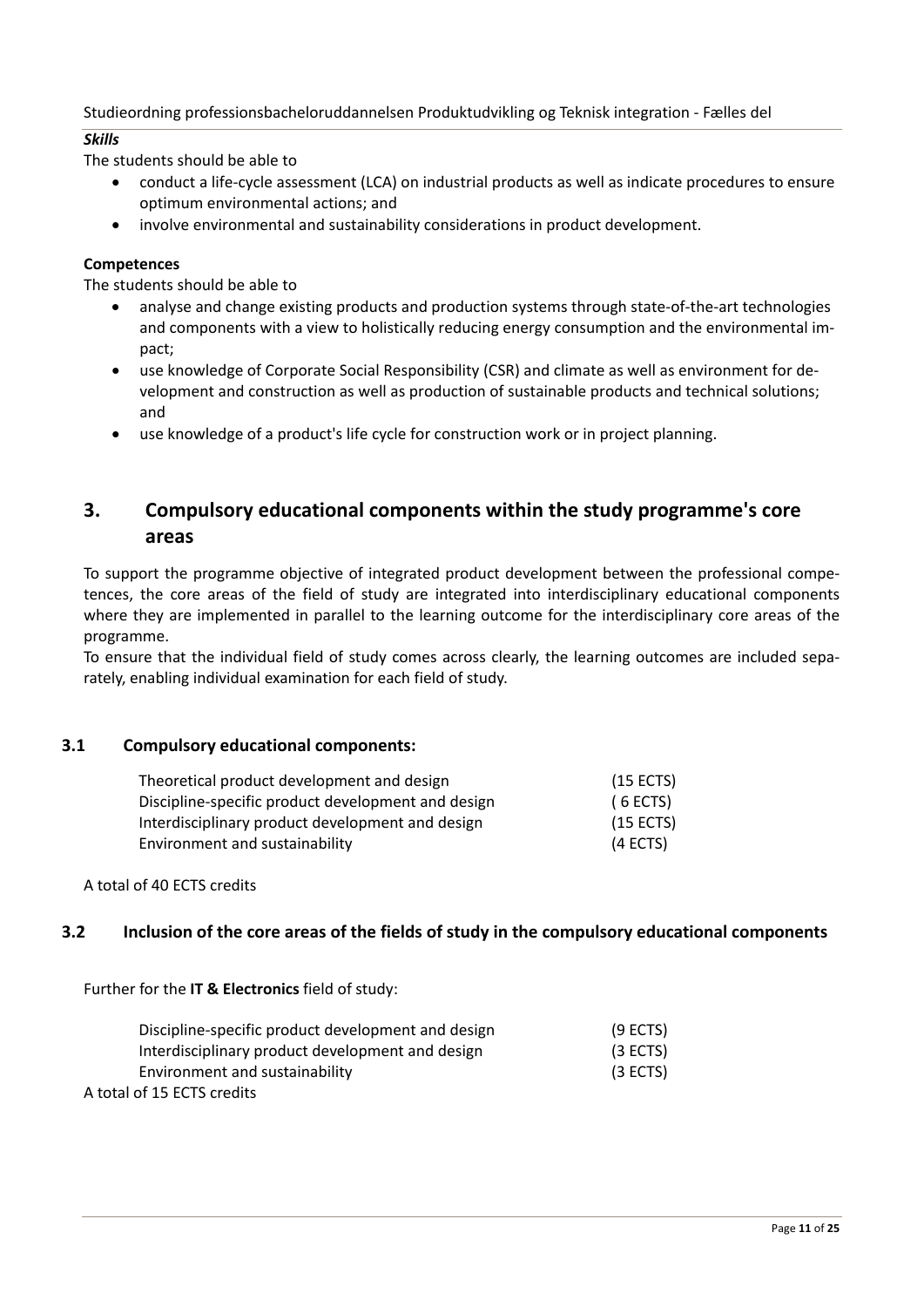| Studieordning professionsbacheloruddannelsen Produktudvikling og Teknisk integration - Fælles del |  |  |  |
|---------------------------------------------------------------------------------------------------|--|--|--|
|---------------------------------------------------------------------------------------------------|--|--|--|

## Further for the **Installation and automation** field of study:

| Discipline-specific product development and design<br>Interdisciplinary product development and design | $(9$ ECTS)<br>(3 ECTS) |
|--------------------------------------------------------------------------------------------------------|------------------------|
| Environment and sustainability<br>A total of 15 ECTS credits                                           | 3 ECTS)                |
| Further for the <b>Product development and production</b> field of study:                              |                        |

| Discipline-specific product development and design | $(9$ ECTS) |
|----------------------------------------------------|------------|
| Interdisciplinary product development and design   | (3 ECTS)   |
| Environment and sustainability                     | (3 ECTS)   |
| A total of 15 ECTS credits                         |            |

All compulsory educational components are concluded with an exam. Examinations are held separately for the interdisciplinary core areas of the educational components and core areas attached to the fields of study.

The below table gives an overview of the connection between interdisciplinary core areas, field of study core areas and the compulsory educational components.

| <b>Compulsory educational</b><br>components           | Theoretical<br>product development product develop- | Discipline-specific<br>ment and design | Interdisciplinary<br>product develop-<br>ment and design | Sustainable prod-<br>uct development |                              |
|-------------------------------------------------------|-----------------------------------------------------|----------------------------------------|----------------------------------------------------------|--------------------------------------|------------------------------|
| Core areas                                            |                                                     |                                        |                                                          |                                      |                              |
| Technological project work<br>15 ECTS                 | 5                                                   | 4                                      | 4                                                        |                                      | 15 ECTS                      |
| Philosophy of science and<br>methodologies<br>10 ECTS | 5                                                   |                                        | 12                                                       |                                      | 10 ECTS                      |
| Technical integration<br>15 ECTS                      | 5                                                   |                                        | 9                                                        |                                      | 15 ECTS                      |
| A total of 40 ECTS                                    | 15 ECTS                                             | <b>6 ECTS</b>                          | 15 ECTS                                                  | 4 ECTS                               | 40 ECTS                      |
| <b>Core areas within each</b><br>field of study       |                                                     |                                        |                                                          |                                      |                              |
| Innovation and product devel-<br>opment<br>5 ECTS     |                                                     |                                        |                                                          |                                      | <b>5 ECTS</b>                |
| Construction and project<br>planning<br>5 ECTS        |                                                     |                                        |                                                          |                                      | <b>5 ECTS</b>                |
| <b>Environment and sustainabil-</b><br>ity<br>5 ECTS  |                                                     |                                        |                                                          | k                                    | <b>5 ECTS</b>                |
| A total of 15 ECTS                                    | <b>DECTS</b>                                        | <b>9 ECTS</b>                          | 3 ECTS                                                   | <b>3 ECTS</b>                        | A total of 15<br><b>ECTS</b> |
|                                                       |                                                     |                                        |                                                          |                                      |                              |
| A total of 55 ECTS                                    | 15 ECTS                                             | 15 ECTS                                | 18 ECTS                                                  | <b>7 ECTS</b>                        | 55 ECTS                      |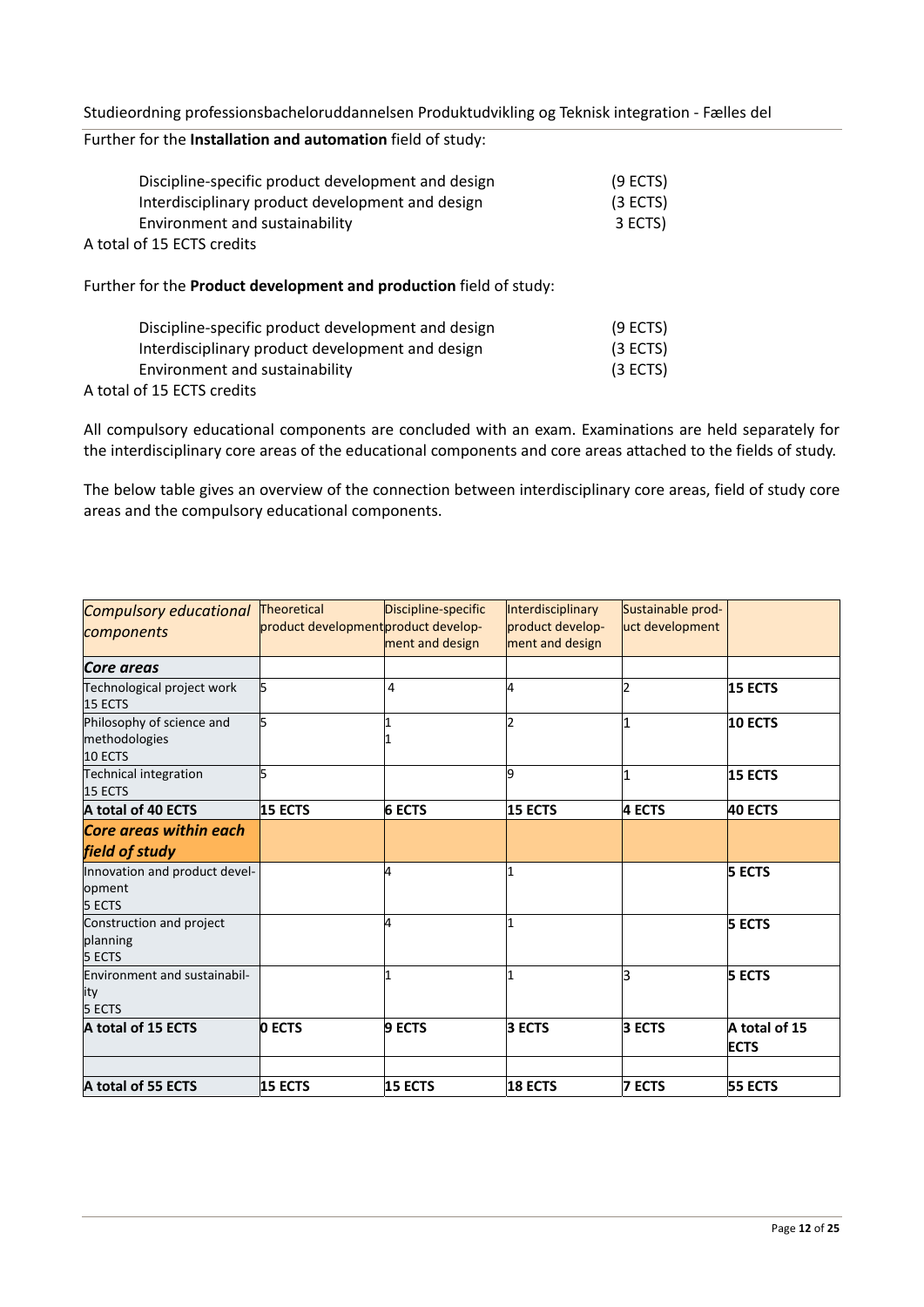## **3.2.1 Compulsory educational component: Theoretical product development**

## **Contents**

The first project of the programme will be based on three themes. Overall, the project is to provide a basis for the students to transform their academy profession background into an individual learning process aimed at their becoming professional bachelors. It is decisive for the individual student's academy profession back‐ ground to be recognised as a completed professional competence which can be fully integrated in the profes‐ sional bachelor's degree.

Also, it is equally important for the students to see the professional bachelor's degree programme as an ex‐ tension (top‐up) programme which adds new profession‐specific dimensions to the professional competence, as can be seen from the qualifications framework for Danish higher education.

#### **ECTS credits**

15 ETCS distributed across:

- 5 ECTS from the Technological project work core area
- 5 ECTS from the Philosophy of science and methodologies core area
- 5 ECTS from the Technical integration core area

#### **Learning outcomes**

#### *Knowledge*

The students should be able to account for

- the methodical structure in technological project work;
- a basic knowledge of management, project management and project organisation in implementing projects in enterprises;
- common scientific approaches relevant to illustrate the practice of the profession;
- science-based methods, including induction, deduction and hypothetical deductive method;
- the connection between research and technological development; and
- significant practical and theoretical aspects of integration in connection with projects and systems, including relations between technology, technique, knowledge, organisation and product.

## *Skills*

The students should be able to

- identify and contribute to fulfilling own learning needs during the project work;
- write project reports according to common formal rules, including rules of references to quotes and literature;
- understand product development and innovation in the context of the enterprise's organisation; and
- be familiar with underlying business principles in relation to working with technical integration.

## *Competences*

The students should be able to

- build up a product design for technological project work based on choice and analysis of an issue; and
- use relevant IT tools in communication.

## **Assessment**

The Theoretical product development and design compulsory educational component is concluded with an exam.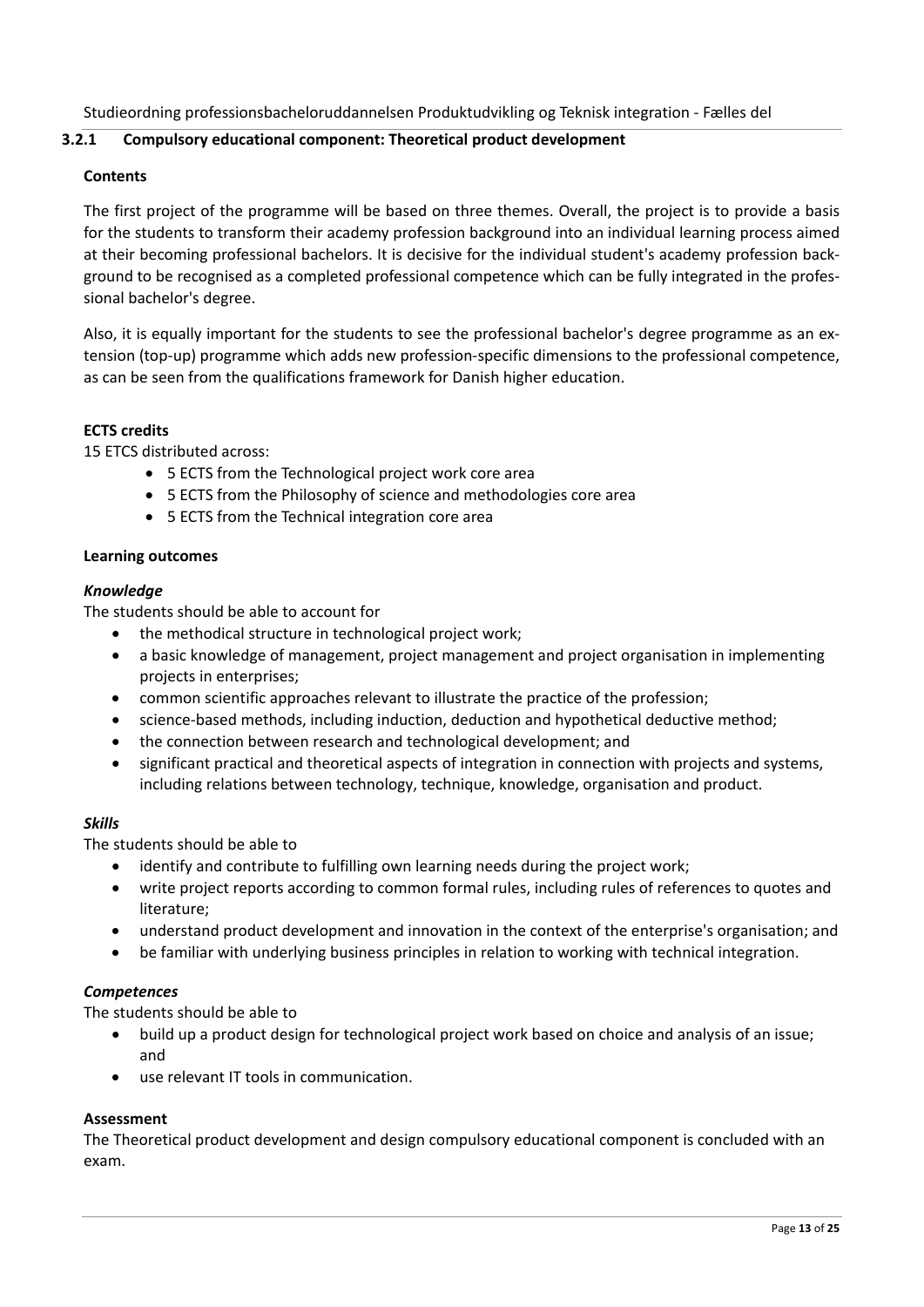The exam is graded according to the 7‐point grading scale and is worth 15 ECTS.

The learning outcomes for the educational component are the same as the learning outcomes for the exam.

Please see the institutional section of this Curriculum for exam form and procedure, etc.

## **3.2.2 Compulsory educational component: Discipline‐specific product development and design**

## **Contents**

The objective of the Discipline‐specific product development and design educational component is to give the students knowledge, skills and competences within development of products and complex technical solutions by translating and using technical knowledge as well as analytical and practical skills in continuation of the completed academy profession programme. Further, the students should be able to include interdisciplinary issues in drawing up a solution within their own area.

## **ECTS credits**

15 ETCS distributed across:

- 4 ECTS from the Technical project work core area
- 2 ECTS from the Philosophy of science and methodologies core area

Further, separately for the **IT and electronics** field of study:

- 4 ECTS from the Innovation and product development core area
- 4 ECTS from the Construction and project planning core area
- 1 ECTS from the Environment and sustainability core area

Further, separately for the **Installation and automation** field of study:

- 4 ECTS from the Innovation and product development core area
- 4 ECTS from the Construction and project planning core area
- 1 ECTS from the Environment and sustainability core area

Further, separately for the **Product development and production** field of study:

- 4 ECTS from the Innovation and product development core area
- 4 ECTS from the Construction and project planning core area
- 1 ECTS from the Environment and sustainability core area

## **Learning outcomes**

## *Knowledge*

The students should be able to

- account for various form of knowledge used in the practice of the profession, including explicit and tacit knowledge; and
- use knowledge of methodology within idea development, idea generation and innovation.

Further for the **IT and electronics** field of study

- account for knowledge of theory and method as well as reflect on practice within innovation, prod‐ uct development and design of electronic systems, data processing systems and network solutions; and
- account for knowledge of the use and choice of state-of-the-art technologies within electronic systems, data processing systems and network solutions.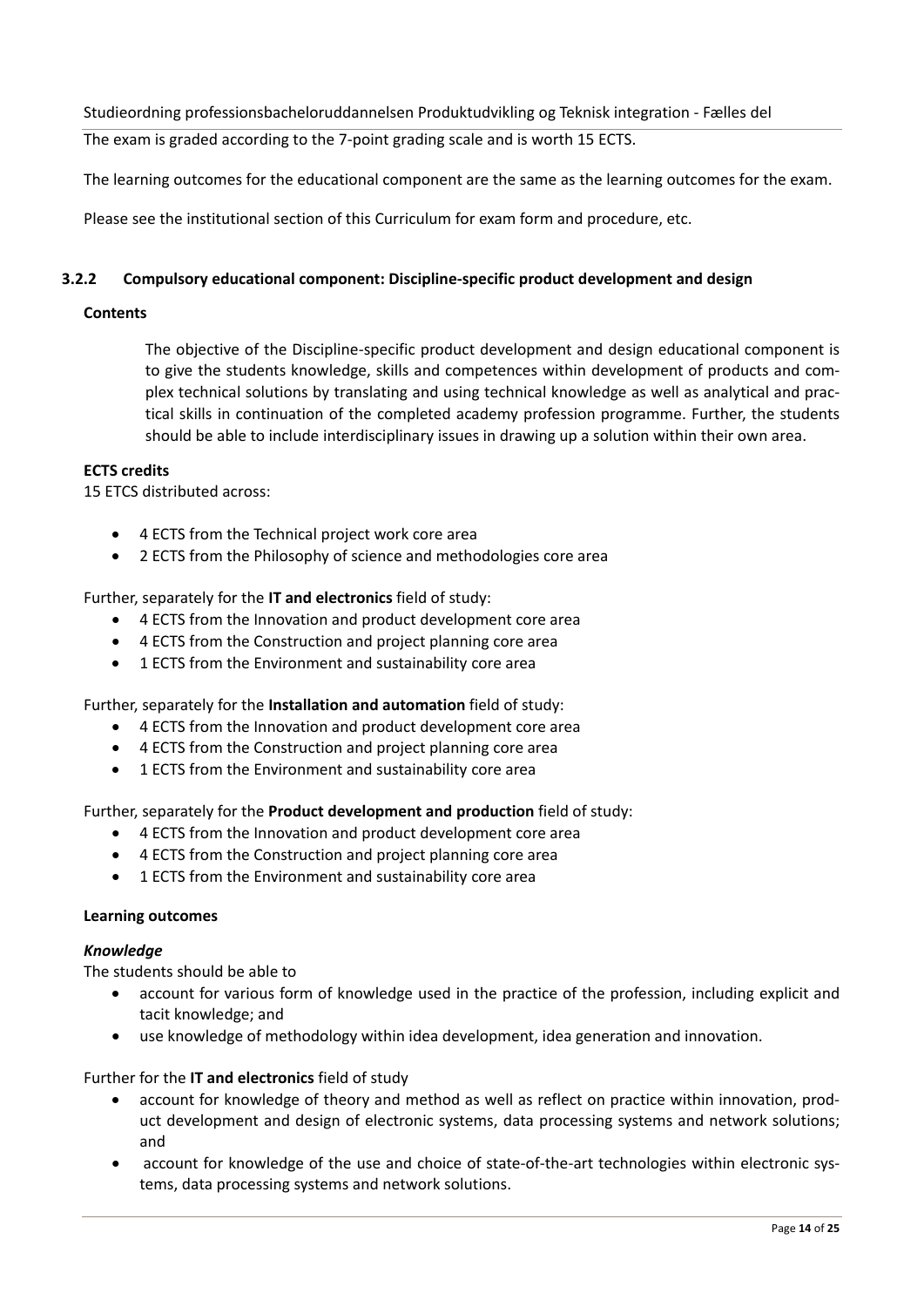## Further for the **Installation and automation** field of study

- account for knowledge of theory and method as well as reflect on practice within innovation and development of automatic systems and installation solutions; and
- account for knowledge of use and choice of state‐of‐the‐art technologies within automatic systems and installation solutions, including technologies with interfaces to mechanical systems.

#### Further for the **Product development and production** field of study

- account for knowledge of theory and method as well as reflect on practice within innovation, prod‐ uct development and design of industrial products as well as within development of production systems; and
- account for knowledge of use and choice of materials and technologies in connection with product development and design of industrial products as well as within development of production systems.

#### *Skills*

#### The students should be able to

- lay down and realise a commercial as well as technologically appropriate product development;
- identify needs for new solutions and participate in developing new technology within the field of the profession;
- conceptualise open technological issues with a view to identifying solution space;
- conduct needs and functional analyses with a view to product and technology development, includ‐ ing in connection with modifications of products and systems; and
- involve environmental and sustainability considerations in product development.

#### Further for the **IT and electronics** field of study

 use sophisticated electronic components, data‐technical components and network components in connection with product development.

## Further for the **Installation and automation** field of study

 use sophisticated components in connection with development of installation solutions and auto‐ matic systems.

#### Further for the **Product development and production** field of study

 use sophisticated components for the development of products and production plant in connection with product development.

#### *Competences*

- understand the meaning and use of concepts in connection with developments in technical termi‐ nology and technology;
- conduct minor analyses within the area of the profession based on a basic knowledge of quantitative and qualitative methods, including reliability and validity;
- communicate practice‐related and discipline‐specific issues as well as possible solutions for peers, users and collaboration partners in a business context;
- plan the development work; and
- plan test of product/solution.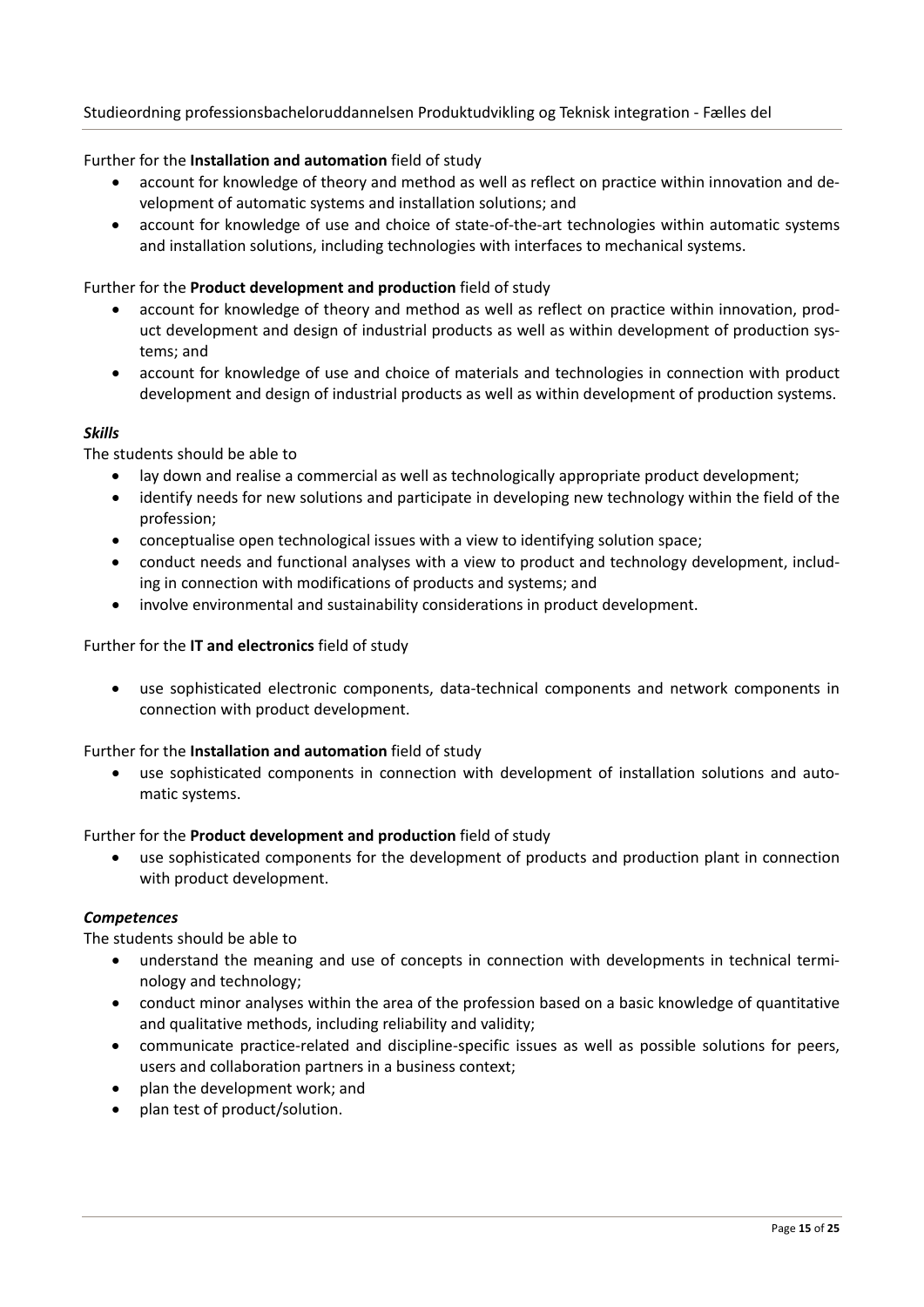## **Assessment**

The compulsory educational component is concluded with an exam.

The exam is graded according to the 7‐point grading scale.

The learning outcomes for the educational component are the same as the learning outcomes for the exam.

Please see the institutional section of this Curriculum for exam form and procedure, etc.

## **3.2.3 Compulsory educational component: Interdisciplinary product development and design**

#### **Contents**

The objective of the Interdisciplinary product development and design educational component is to give the students knowledge, skills and competences within development of products and complex technical solu‐ tions by converting and applying technical knowledge and methods as well as analytical and practical skills. The weight is on interdisciplinarity and the specific use of the core areas in the context of a problem statement.

## **ECTS credits**

18 ETCS distributed across:

- 4 ECTS from the Technological project work core area
- 2 ECTS from the Philosophy of science and methodologies core area
- 9 ECTS from the Technical integration core area

Further, separately for the **IT and electronics** field of study:

- 1 ECTS from the Innovation and product development core area
- 1 ECTS from the Construction and project planning core area
- 1 ECTS from the Environment and sustainability core area

Further, separately for the **Installation and automation** field of study:

- 1 ECTS from the Innovation and product development core area
- 1 ECTS from the Construction and project planning core area
- 1 ECTS from the Environment and sustainability core area

## Further, separately for the **Product development and production** field of study:

- 1 ECTS from the Innovation and product development core area
- 1 ECTS from the Construction and project planning core area
- 1 ECTS from the Environment and sustainability core area

#### **Learning outcomes**

#### *Knowledge*

The students should be able to account for

- a project development process in all its phases including documenting the economic impact during production/construction and operation; and
- the connection between research and technological development.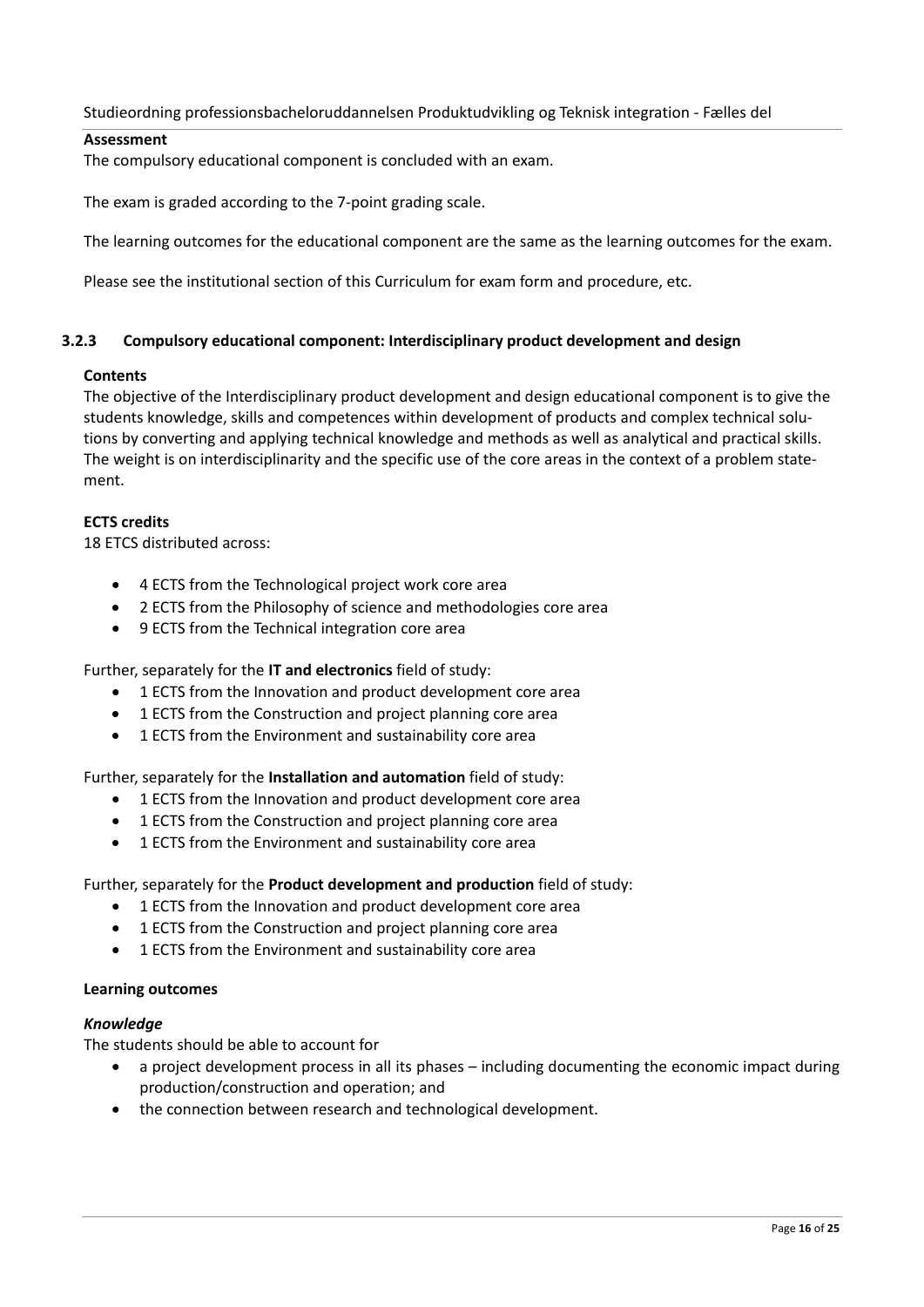#### Further for the **IT and electronics** field of study

 knowledge of theory and method and reflect on practice within electronics and data construction and network planning.

#### Further for the **Installation and automation** field of study

 theory and method as well as reflect on practice within project planning and optimisation of auto‐ matic systems and installation solutions.

#### Further for the **Product development and production** field of study

 theory and method as well as reflect on practice within construction of industrial products and plan‐ ning of production systems.

#### *Skills*

The students should be able to

- identify and analyse significant matters concerning a product's construction, manufacture and use;
- identify significant practical and theoretical aspects of integration in connection with projects and systems, including relations between technology, technique, knowledge, organisation and product; and
- assess the quality of technological project work in relation to results, validity, reliability and rele‐ vance.

#### Further for the **IT and electronics** field of study

- analyse, plan and realise implementation processes connected with the use of new technologies as well as identify strengths and weaknesses in these; and
- use CAD/CAE tools to construct and analyse electronic and data processing systems.

#### Further for the **Installation and automation** field of study

- analyse, plan and realise implementation processes connected with the use of new components and technologies in installations and automatic systems as well as identify strengths and weaknesses in these in the light of operating conditions.
- use CAD/CAE tools to plan of automatic systems and installation solutions.

#### Further for the **Product development and production** field of study

- analyse, plan and realise implementation processes in production connected with the use of new technologies as well as identify strengths and weaknesses in these in the light of optimum operating conditions.
- use CAD/CAE tools to design and construct industrial products as well as plan production systems; and
- use ERP systems and contribute to developing/changing these.

#### *Competences*

- use scientific articles, reports and dissertations in their addressing problem statements.
- conduct parts of a project planning process relative to the phase in which the project is situated, in relation to requirements conditional on the project formulation – including be able to document the financial consequence of the project phase during production/construction as well as operation;
- choose plausible/relevant/possible dimensioning methods corresponding to the requirements of the project formulations;
- cooperate professionally across enterprise organisations and perform coordination tasks; and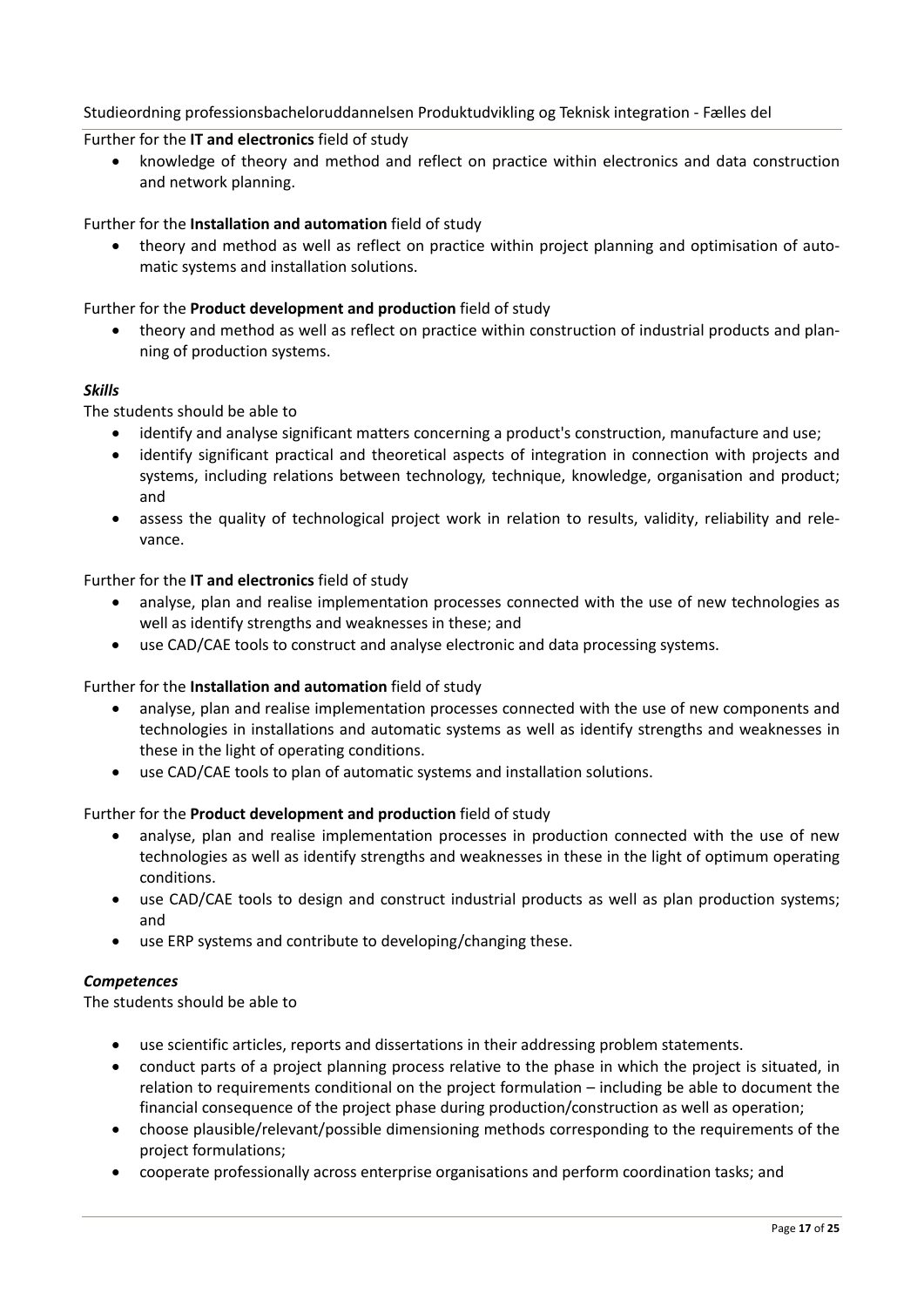use knowledge of integration of several technologies to solve customer‐specific tasks.

## Further for the **IT and electronics** field of study

- communicate professional issues and solution models to peers, customers and collaboration partners within electronics and data construction as well as network planning; and
- lay down and realise a commercial as well as technologically appropriate product development; and

## Further for the **Installation and automation** field of study

- communicate professional issues and solution models to peers, customers and collaboration partners and advise customers on planning of installations and automatic systems; and
- lay down and realise a commercial as well as technologically appropriate development of installation solutions and automatic systems.

## Further for the **Product development and production** field of study

- communicate professional issues and solution models to peers, customers and collaboration partners within construction of industrial products as well as production system planning; and
- lay down and realise a commercial as well as technologically appropriate product development and production systems.

#### **Assessment**

The compulsory educational component is concluded with an exam.

The exam is graded according to the 7‐point grading scale.

The learning outcomes for the educational component are the same as the learning outcomes for the exam.

Please see the institutional section of this Curriculum for exam form and procedure, etc.

## **3.2.4 Compulsory educational component: Sustainable product development**

## **Contents**

The objective of the Sustainable product development educational component is to give the students knowledge, skills and competences within development of sustainable and energy-efficient products and technological solutions in the light of integration of several technologies. The component is implemented as one or more joint projects across the fields of study of the programme, based on the environmental and sus‐ tainability aspects that have been included in the previous learning components.

[Formuleres af netværket]

## **ECTS credits**

7 ETCS distributed across:

- 2 ECTS from the Technological project work core area
- 1 ECTS from the Philosophy of science and methodologies core area
- 1 ECTS from the Technical integration core area

Further, separately for the IT and electronics field of study:

3 ECTS from the Environment and sustainability core area

## Further, separately for the **Installation and automation** field of study:

3 ECTS from the Environment and sustainability core area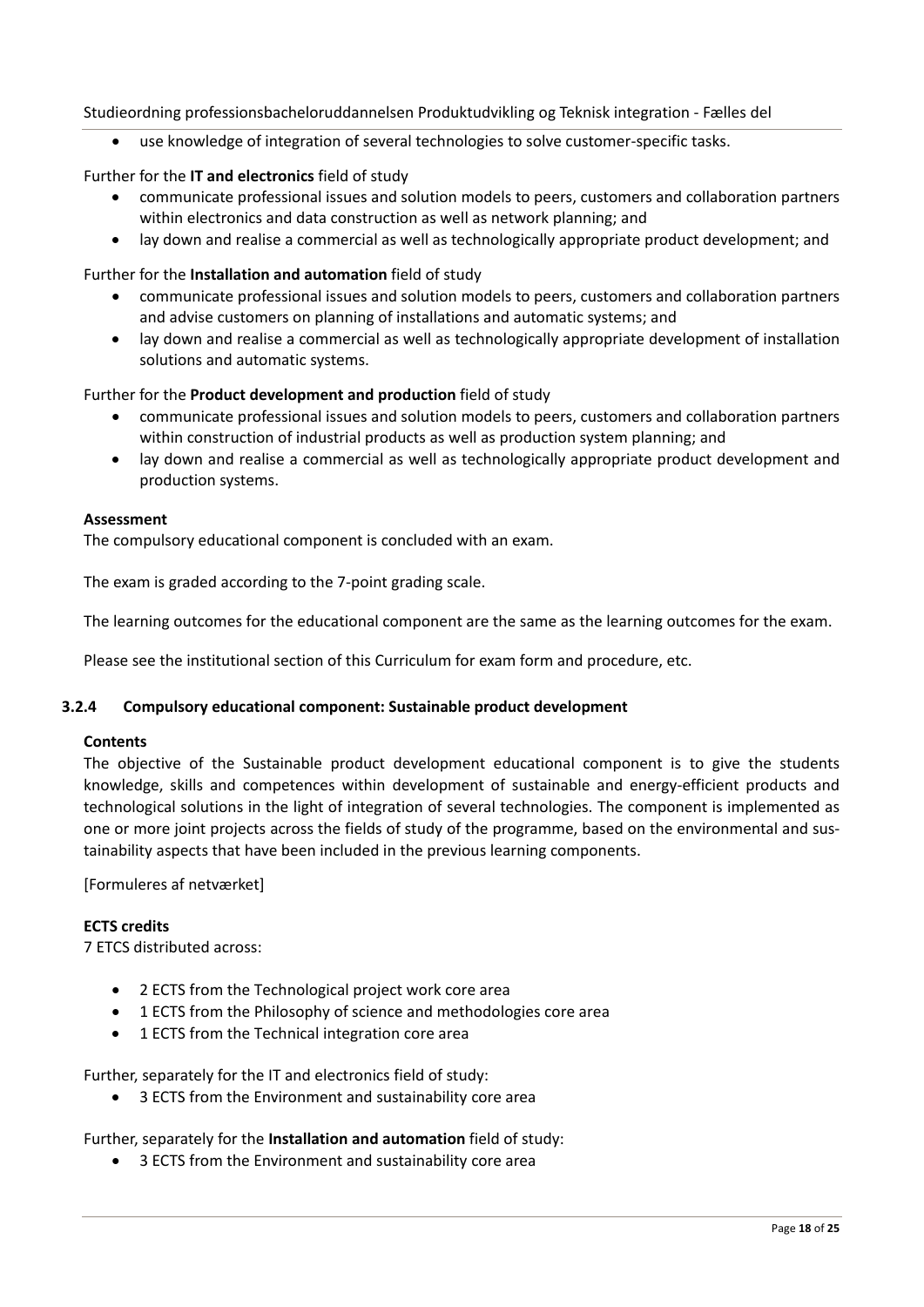Further, separately for the Product development and production field of study:

3 ECTS from the Environment and sustainability core area

## **Learning outcomes**

## *Knowledge*

The students should be able to

- account for a general knowledge of the environmental and sustainability aspects of industrial products;
- account for EU energy labelling regulations;
- understand how the environmental and sustainability perspective comes into play in respect of an enterprise's business; and
- demonstrate general knowledge of management, planning and assessment tools in the environmental area, including environmental control, environmental management systems and sustainability phi‐ losophies.

Further for the **IT and electronics** field of study

 account for knowledge of the environmental and sustainability aspects of network installations and data structures, including energy consumption, EMC, effect and environmental considerations con‐ cerning materials and components.

Further for the **Installation and automation** field of study

 account for knowledge of the environmental and sustainability aspects of installations and automatic systems, including energy consumption, EMC, effect and environmental considerations concerning materials and components.

## Further for the **Product development and production** field of study

 account for knowledge of the environmental and sustainability aspects of production systems, in‐ cluding energy consumption, waste and environmental considerations concerning cleaning and use of materials and subsidiary materials in production.

## *Skills*

The students should be able to

• conduct a life cycle assessment (LCA).

## *Competences*

The students should be able to

- use knowledge of Corporate Social Responsibility (CSR) as well as climate and environment for development and construction as well as production of sustainable products and technical solutions;
- use knowledge of a product's life cycle for construction work or in project planning; and
- use language as a tool to communicate in a reflective way.

## Further for the **IT and electronics** field of study

 analyse and change electronic data apparatus and network components/products through state‐of‐ the‐art technologies with a view to holistically reducing energy consumption and the environmental impact.

## Further for the **Installation and automation** field of study

 analyse and change existing installations and automatic systems through state‐of‐the‐art technolo‐ gies with a view to holistically reducing energy consumption and the environmental impact;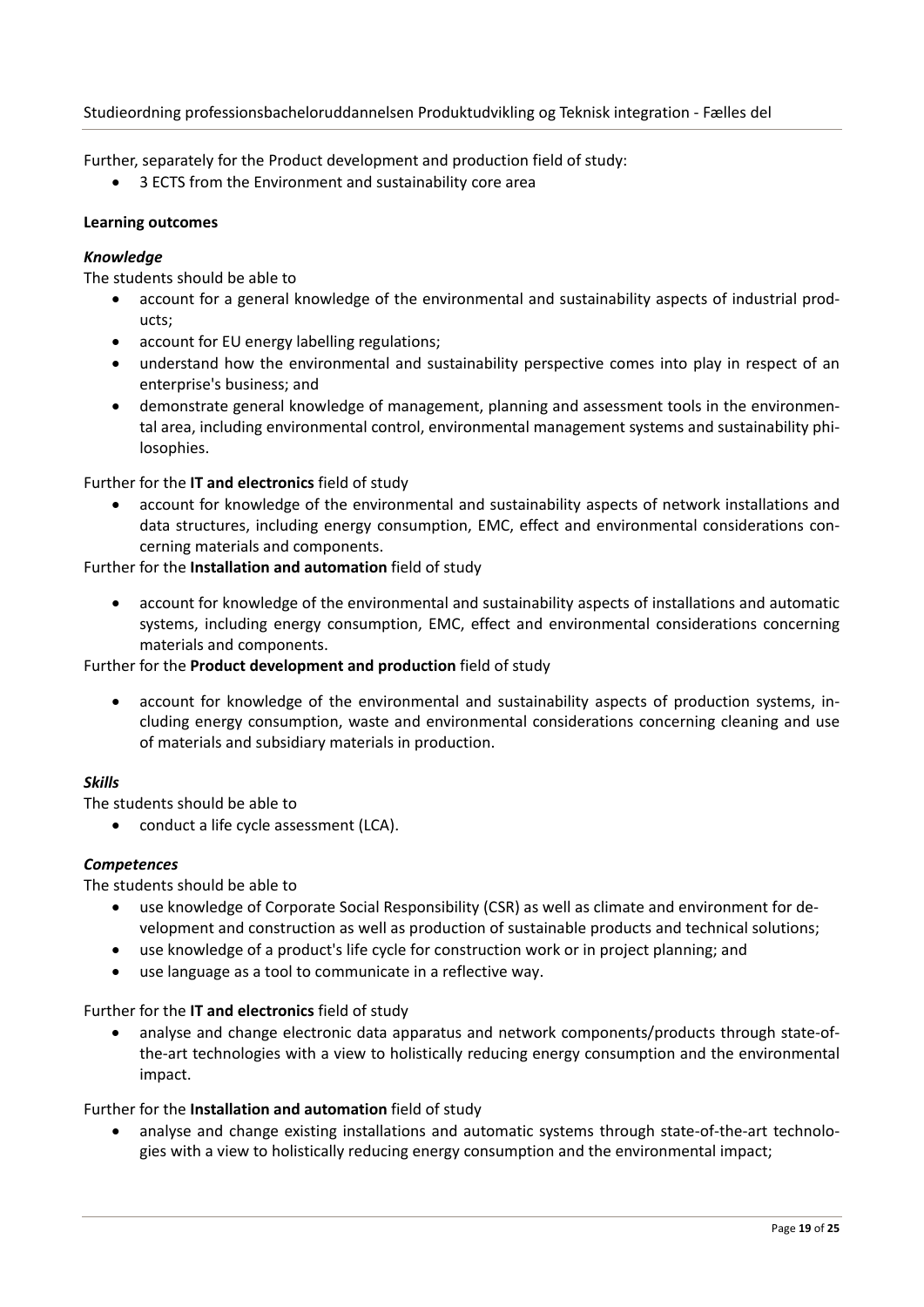## Further for the **Product development and production** field of study

● analyse and change existing products and production systems through state-of-the-art technologies and components with a view to holistically reducing energy consumption and the environmental im‐ pact;

#### **Assessment**

The compulsory educational component is concluded with an exam.

The exam is graded according to the 7‐point grading scale.

The learning outcomes for the educational component are the same as the learning outcomes for the exam.

Please see the institutional section of this Curriculum for exam form and procedure, etc.

## **4. Internship**

## **ECTS credits**

#### 15 ECTS credits

The students will take an internship in one or more enterprises. The internship is unpaid. The internship is aimed at the future employment as a professional bachelor within product development and integrative technology. The internship period is planned based on the trade conditions and competence requirements of the profession so that, in combination with the other educational components, it contributes to the students developing their professional competence.

Learning outcomes and description of contents for the internship will be finally drawn up by the students to‐ gether with the institution and the place of internship, in consideration of the below internship goals for the study programme.

#### **Learning outcomes**

## *Skills*

The students should be able to

- use methods and tools for product development, construction/technical planning and technical integration;
- develop own skills within construction/technical planning and development of products as well as complex technical solutions in relation to the field of the profession;
- include energy, environment and sustainability issues in the development of products and technical solutions;
- gather relevant knowledge from publications within research and development to illustrate practical issues within product development and integrative technology; and
- communicate technical issues and possible solution to colleagues in the enterprise's organisation.

## *Competences*

- identify own learning needs within knowledge, skills and competences based on the internship as well as draw up a strategy/plan for how to meet the needs;
- independently enter into discipline‐specific and interdisciplinary cooperation with colleagues across the enterprise's organisation; and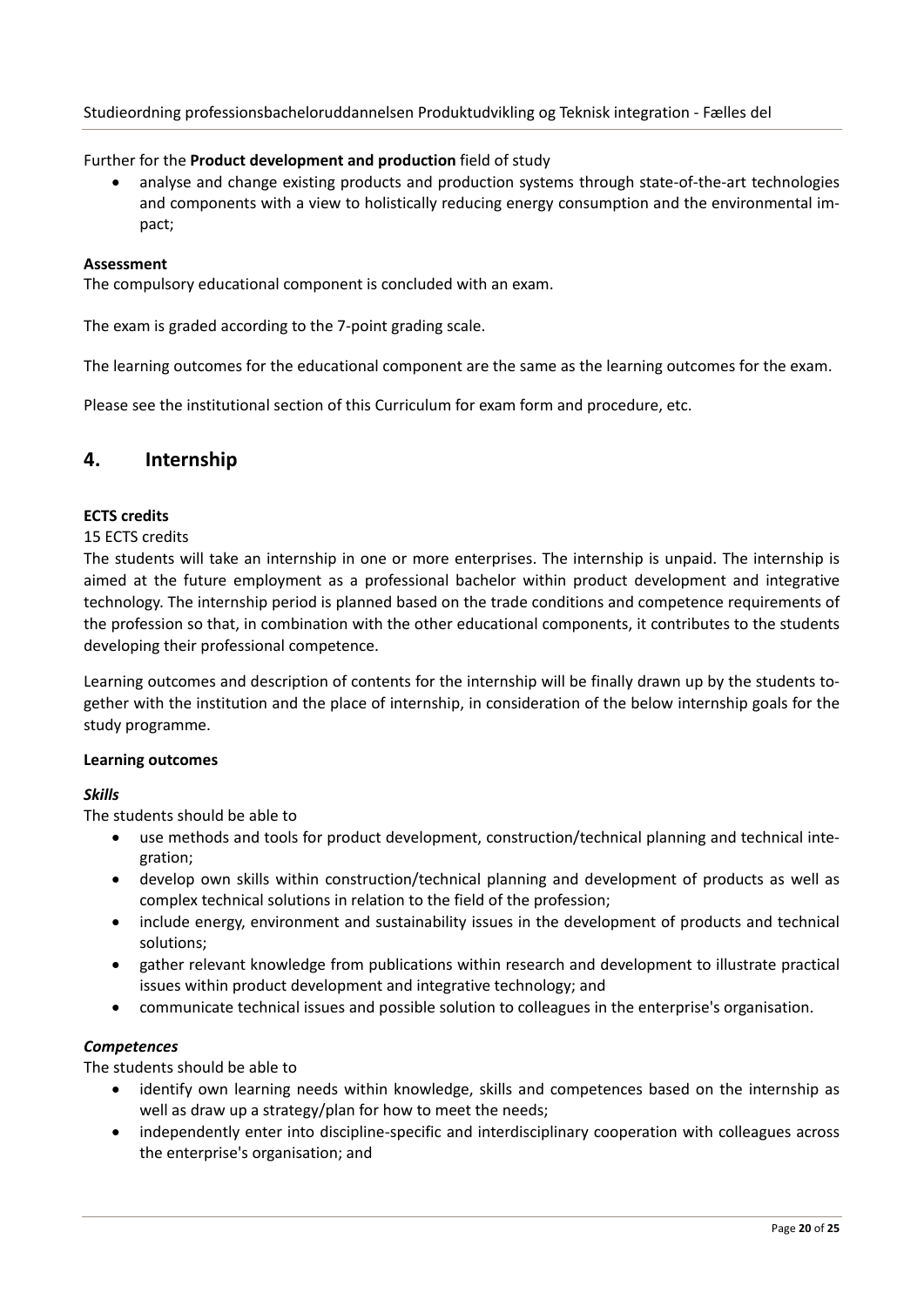reflect on practice in enterprises based on knowledge of technology as an interaction between technique, knowledge, organisation and product.

The internship is concluded with an exam.

The assessment basis for the exam are the specific learning outcomes agreed between the contract parties – the students and the places of internship – and approved by the institution.

Please see the institutional section of this Curriculum for exam form, procedure, etc.

## **5. The bachelor's degree project**

## **ECTS credits**

The bachelor project is worth 15 ECTS credits.

## **5.1 Bachelor's degree project requirements**

The bachelor's degree project must substantiate that the students have reached the final level of the programme in relation to the overall objective for the learning outcome of the programme. The students must demonstrate their ability to analytically and methodically address and communicate a complex, practical problem or issue related to a specific task within the objective of the programme.

The project, which constitutes the written part of the examination, must as a minimum feature:

- **Cover page** with title
- **Table of contents**
- **Introduction**, incl. presentation of problem statement, research question and approaches
- **Research method** section, including a description of and reason for the choice of empiricism, if any. $<sup>1</sup>$ </sup>
- **Analysis** section for collection, processing and summing up of data about the problem statement
- **Solution** section, including answer to the problem statement and research question
- **Conclusion**
- **Reference list** (including all sources referred to in the project)
- **Appendices** (include only appendices central to the report)

The bachelor's degree project must total at least 25 standard pages and may not exceed 60 standard pages. If the project is made in a group, it must be increased by at least ten standard pages and no more than 20 standard pages for each additional student apart from one.

Said pages are exclusive of cover page, table of contents, reference list and appendices. Appendices will not be assessed.

A standard page is 2,400 characters, including spaces and footnotes.

 $1$  "Empirical material is material that is subject to investigation and which can be referred to (observations, data, statements, texts, sources)." Rienecker L. & Jørgensen P.S. 2005 Den gode opgave – opgaveskrivning på videregående uddannelser (The good assign*ment – writing assignments in higher education). 3. ed. Frederiksberg: Samfundslitteratur.*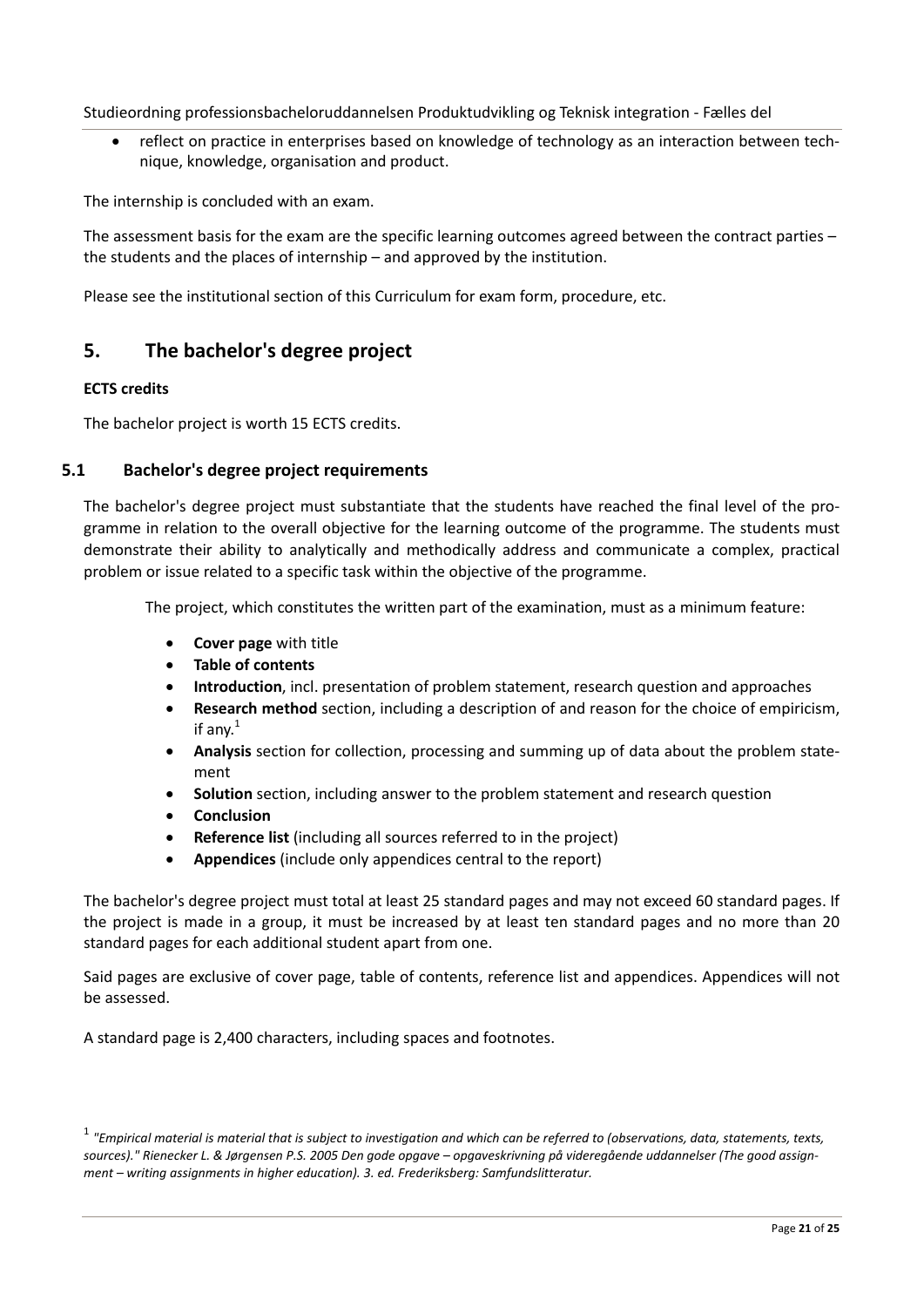It is expected that a report makes use of relevant forms of visual communication (sketches, figures, diagrams, etc.).

## **Writing and spelling skills**

In addition to the academic contents of the bachelor's degree project, assessments must also consider the student's writing and spelling skills in a communication context. The weight is 10 % on writing and spelling and 90% on the discipline‐specific content.

## **Learning outcomes**

The bachelor's degree project must substantiate that the students have achieved the final level of the study programme, cf. appendix 1 in Ministerial Order of 8 July 2010 on the Bachelor's Degree Programme in Prod‐ uct Development and Integrative Technology.

The goals for the learning outcomes comprise the knowledge, skills and competences that Product Develop‐ ment and Integrative Technology bachelors must achieve during their education.

#### **Knowledge**

- 1) The graduates should be able to reflect on the profession's theory and practice within product development and integrative technology based on a technology concept that comprises the el‐ ements of technique, knowledge, organisation and product; and they should have knowledge of
- 2) and be able to combine relevant philosophy of science with technical and technological issues within product development and integrative technology;
- 3) the programme's separate professional competences in respect of product development, con‐ struction and technical planning as well as technical integration in various forms of enterprises; and
- 4) the importance of ethical issues in connection with product development and integrative technology with a special view to environment, safety and sustainability.

## The **IT and electronics** graduates further have

trade‐specific knowledge of methods and theory for development, planning and use within IT and network solutions as well as electronic and data processing systems.

#### The **Installation and automation** graduates further have

trade‐specific knowledge of methods and theory for development, planning and use within com‐ plex building and industrial installations as well as optimisation and operation of automatic sys‐ tems.

## The **Product development and production** graduates further have

trade‐specific knowledge of methods and theory for development, planning and use within design and construction of industrial products as well as optimisation and operation of production systems.

## **Skills**

The graduates should be able to

1) assess, select and use methods and tools for product development, construction and technical planning as well as technical integration;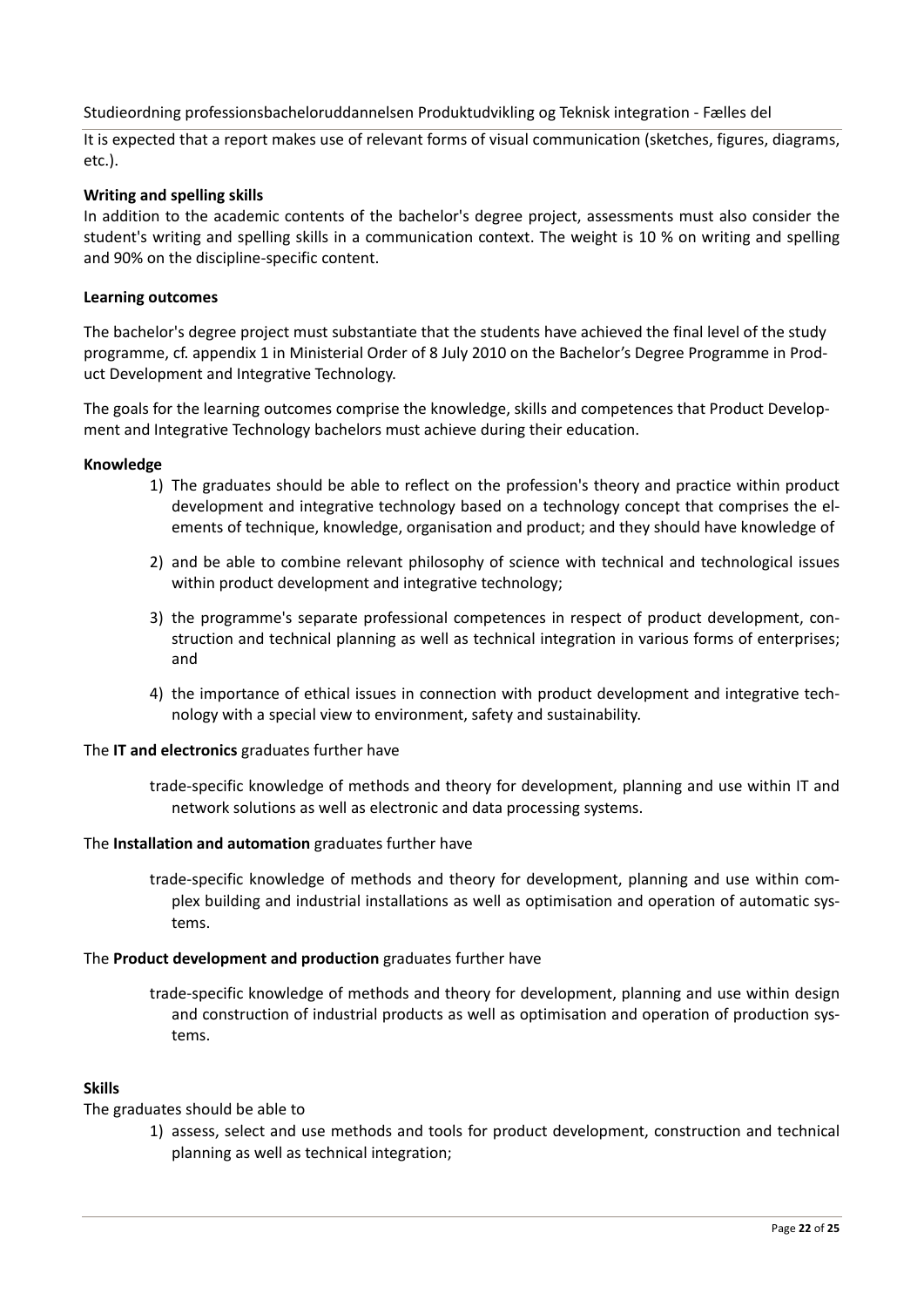- 2) use methods for development of products and complex technical solutions within the profes‐ sion;
- 3) assess and include issues within energy, environment, ethics and sustainability specifically and in practice, in the development of products and technical solutions;
- 4) gather and communicate relevant knowledge within research and development as well as assess and use results from this within product development and technical integration; and
- 5) communicate technical issues and possible solutions to customers, collaboration partners and suppliers as well as internally at the enterprise.

#### The **IT and electronics** graduates are further able to

assess, select and substantiate the choice of methods within complex IT and network solutions as well as electronic and data processing systems.

#### The **Installation and automation** graduates are further able to

assess, select and substantiate the choice of methods within complex building and industrial instal‐ lations as well as optimisation and operation of automatic systems.

#### The **Product development and production** graduates are further able to

assess, select and substantiate the choice of methods within design and construction of industrial products as well as optimisation and operation of production systems.

#### **Competences**

the graduates should be able to

- 1) handle product development, construction and technical planning, involving internal and exter‐ nal collaboration partners and customers in respect of the development, manufacture, use and removal or end of the product or service;
- 2) independently and in cooperation with others handle complex development-oriented situations across professional boundaries and the organisation of the enterprise;
- 3) handle technical interdisciplinary management tasks, including project management; and
- 4) identify own learning needs and draw up a strategy or plan for meeting the needs within knowledge, skills or competences.

#### The **IT and electronics** graduates are further able to

- 1) cooperate with other trade groups in connection with complex IT and network solutions as well as electronic and data processing systems to be integrated into interdisciplinary projects; and
- 2) further develop their own discipline‐specific, interdisciplinary and methodical knowledge as well as skills and competences within complex IT and network solutions and electronic and data pro‐ cessing systems in relation to development of interdisciplinary technical solutions.

#### The **Installation and automation** graduates are further able to

- 1) cooperate with other trade groups in connection with complex building and industrial installa‐ tions as well as optimisation and operation of automatic systems; and
- 2) further develop their own discipline‐specific, interdisciplinary and methodical knowledge as well as skills and competences within complex building and industrial installations and optimisation and operation of automatic systems in relation to interdisciplinary technical solutions.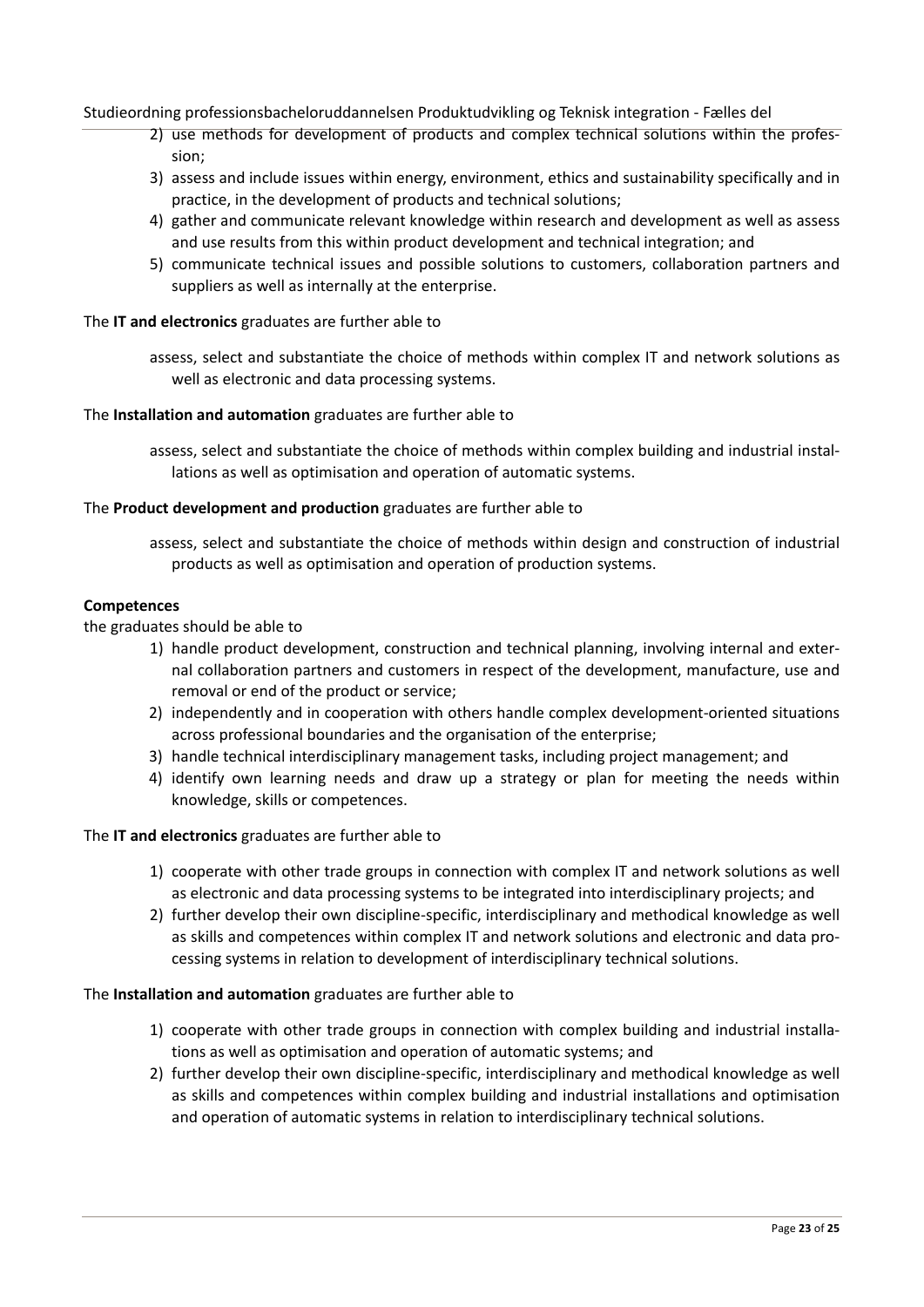Studieordning professionsbacheloruddannelsen Produktudvikling og Teknisk integration ‐ Fælles del The **Product development and production** graduates are further able to

- 1) cooperate with other trade groups in connection with design and construction of industrial products as well as optimisation and operation of production systems to be integrated in inter‐ disciplinary projects; and
- 2) further develop their own discipline‐specific, interdisciplinary and methodical knowledge as well as skills and competences within design and construction of industrial products as well as opti‐ misation and operation of production systems in relation to development of interdisciplinary technical solutions.

#### **Assessment**

The exam is externally assessed and graded according to the 7‐point grading scale.

The exam is made up of a project and an oral examination. The students will receive a single, joint grade. The exam cannot take place until the internship exam and other exams of the study programme have been passed.

Please see the institutional section of this Curriculum for exam form, procedure, etc.

## **6. Overview of the exams**

*Overview of all exams and their order*

| Exam |                                                         | 90 ECTS credits dis-<br>tributed across ex-<br>ams | <b>Assessment</b>     |
|------|---------------------------------------------------------|----------------------------------------------------|-----------------------|
| 1.   | Academic aptitude examination, if<br>any <sup>2</sup>   |                                                    | Pass/fail             |
| 2.   | Theoretical product development                         | 15                                                 | 7-point grading scale |
| 3.   | Discipline-specific product develop-<br>ment and design | 15                                                 | 7-point grading scale |
| 4.   | Interdisciplinary product development<br>and design     | 18                                                 | 7-point grading scale |
| 5.   | Sustainable product development                         | 7                                                  | 7-point grading scale |
| 6.   | Elective component exam(s) <sup>3</sup>                 | 5                                                  | 7-point grading scale |
| 7.   | Internship examination                                  | 15                                                 | 7-point grading scale |
| 8.   | The bachelor's degree project                           | 15                                                 | 7-point grading scale |

## **7. Credit transfer**

Passed educational components are equivalent to the corresponding educational components offered by other educational institutions that offer the programme.

The students must provide information on completed educational components from another Danish or in‐ ternational further education and on employment assumed to result in credit transfer. In each case the edu‐

<sup>2.</sup> An academic aptitude examination, if any, will be described in the institutional section of this Curriculum.

<sup>3.</sup> Elective components and exams are described in the institutional section of this Curriculum.